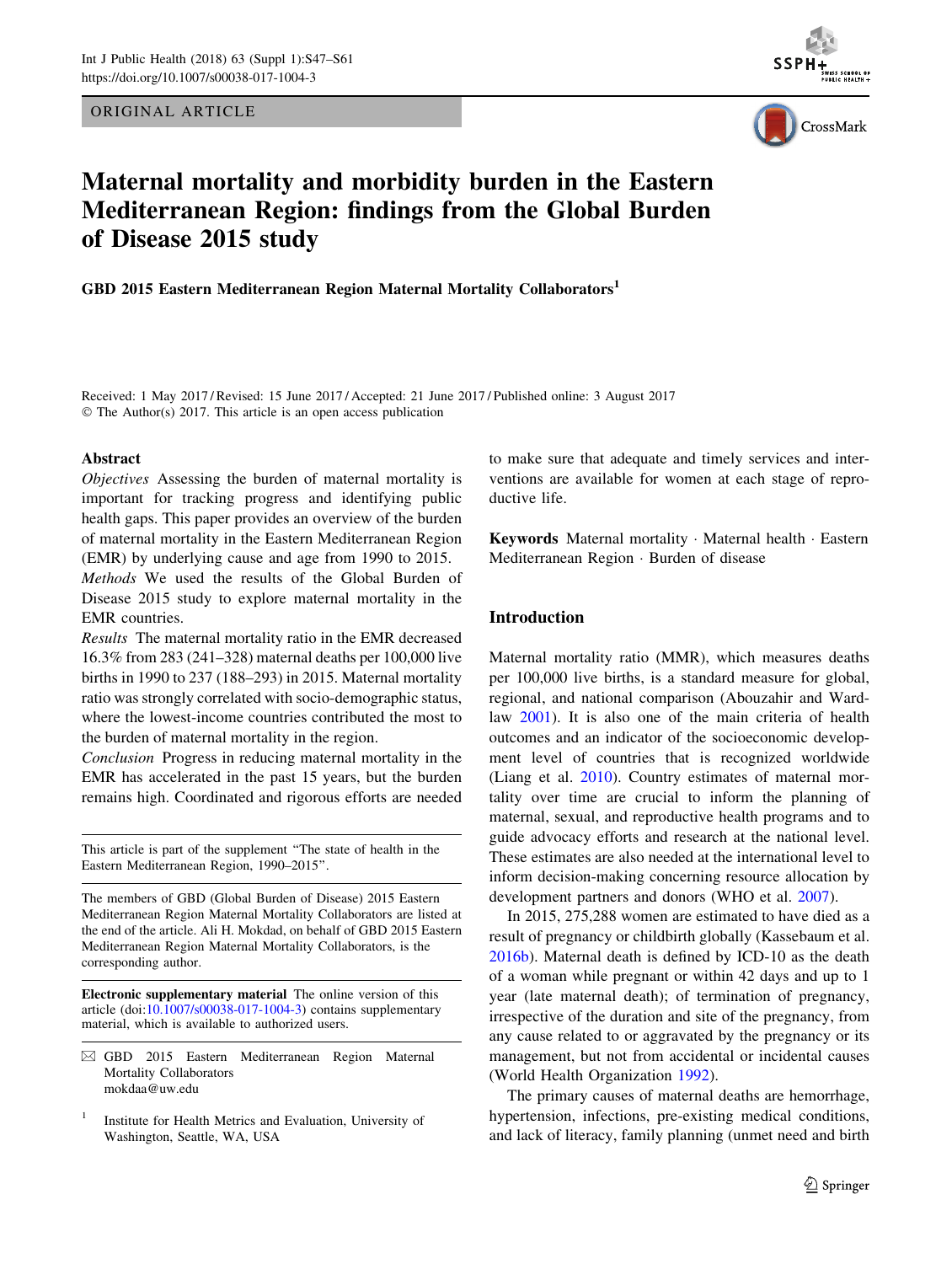spacing), and access to pregnancy termination when needed. Identifying and improving the main factors related to maternal mortality depend on a correct definition of the required priorities for appropriate prevention, diagnosis, and treatment (Ribeiro et al. [2008](#page-13-0)).

Poverty, illiteracy, malnutrition, and the low social status of women are usually among the major underlying causes of maternal mortality. Analyzing the economic, social, and health system factors affecting maternal mortality can provide some credible information and evidence for public health interventions to improve maternal health. A few general studies on nonclinical determinants of maternal mortality have analyzed different factors including access to safe drinking water, access to food, fertility rate, education level, life expectancy at birth, access to health services, delivery done by skilled birth attendants, out-of-pocket payment, GDP per capita, health expenditures, and government corruption (Hertz et al. [1994;](#page-13-0) Mid-het et al. [1998;](#page-13-0) Buor and Bream [2004;](#page-13-0) Alvarez et al. [2009](#page-13-0); Muldoon et al. [2011\)](#page-13-0).

From 1990 to 2015, the global MMR decreased 30.6% from 280.4 (95% uncertainty interval (UI): 262.6–299.0) to 194.7 (172.6–233.2) (Institute for Health Metrics and Evaluation [2017](#page-13-0)). This decrease was driven in part by the recognition of maternal health as one of the priorities in the UN Millennium Development Goals (MDGs), which provided a strong incentive to reduce MMR by country (Ronsmans and Graham [2006](#page-13-0)). New goals outlined in the sustainable development goals (SDGs) for 2015 to 2030 build on the momentum of the MDGs and seek to bring the global MMR below 70 deaths per 100,000 live births (United Nations [2015](#page-14-0)). The greatest challenge in meeting this goal lies with countries in the bottom two quintiles of wealth, where improvement is most needed and has historically occurred slowly if at all (Abouzahir and Wardlaw [2001\)](#page-13-0).

The variation in MMR between countries by income group is drastic, where the burden of maternal mortality falls almost exclusively upon developing countries (Ronsmans and Graham [2006](#page-13-0)). Globally, the average MMR for countries in the top quintile of wealth for 2015 was 14.5 (13.7–15.4) compared to 440.2 (357.4–543.5) in the bottom quintile (Institute for Health Metrics and Evaluation [2017](#page-13-0)). Despite this variation, inequalities in maternal mortality exist between and within countries, where mortality in all locations is exacerbated by a lack of access to quality obstetric care, whether because of the remoteness of certain regions or the inability of health facilities to provide proper care (Peterson et al. [2012\)](#page-13-0).

The Eastern Mediterranean Region (EMR) is a diverse region consisting of 22 countries, including high-income countries, where socioeconomic development has progressed considerably over the last decades; middle-income countries that have well-developed health service delivery infrastructures but face resource constraints; and low-income countries that lack the resources and infrastructure for effective health interventions. Many countries in the region are suffering from political instability, conflicts, and other complex development challenges. This range from low to high incomes can be seen as a microcosm of the variability in maternal mortality present globally. This paper seeks to examine in detail the burden of maternal mortality within the EMR using the results of the GBD 2015 study.

#### Methods

A detailed methodology of maternal mortality estimation for GBD 2015 has been published elsewhere (Kassebaum et al. [2016b](#page-13-0)). In short, sources with population-level data were processed using standardized algorithms to adjust for age-specific, year-specific, and geography-specific patterns of incompleteness. Additional steps were taken to account for underestimations of maternal mortality in vital registration systems. ICD-10 vital registration codes pertaining to HIV-related maternal deaths were excluded and quantified separately (Kassebaum et al. [2014\)](#page-13-0). Overall maternal mortality was modeled using cause-of-death ensemble modeling (CODEm), where all combinations of covariates were tested and ranked on the basis of out-of-sample predictive validity performance. All data sources are available on our website, and we provide a visualization to show each source used in our analyses (Institute for Health Metrics and Evaluation [2016\)](#page-13-0).

We calculated years of life lost (YLLs) by multiplying deaths by the residual expected individual lifespan at the age of death as derived from the GBD 2015 standard model life table. Years lived with disability (YLDs) were calculated by multiplying the number of prevalent cases of a certain health outcome by the disability weight assigned to this health outcome. A disability weight reflects the magnitude of the health loss associated with an outcome and has a value that is anchored between 0, equivalent to full health, and 1, equivalent to death. YLLs were calculated by multiplying deaths by the remaining life expectancy at the age of death from a standard life table chosen as the norm for estimating premature mortality in GBD. Disability-adjusted life years (DALYs) were calculated by adding YLLs and YLDs. Detailed methods on YLLs, YLDs, and DALYs are published elsewhere (Kassebaum et al. [2016a](#page-13-0); Vos et al. [2016;](#page-14-0) Wang et al. [2016\)](#page-14-0).

We evaluated the associations between maternal mortality and socio-demographic status using the socio-demographic index (SDI). SDI is a composite measure developed for GBD 2015 that accounts for fertility rate, lag-dependent income per capita, and education. To capture the average relationships for each age group, we applied a simple least squares spline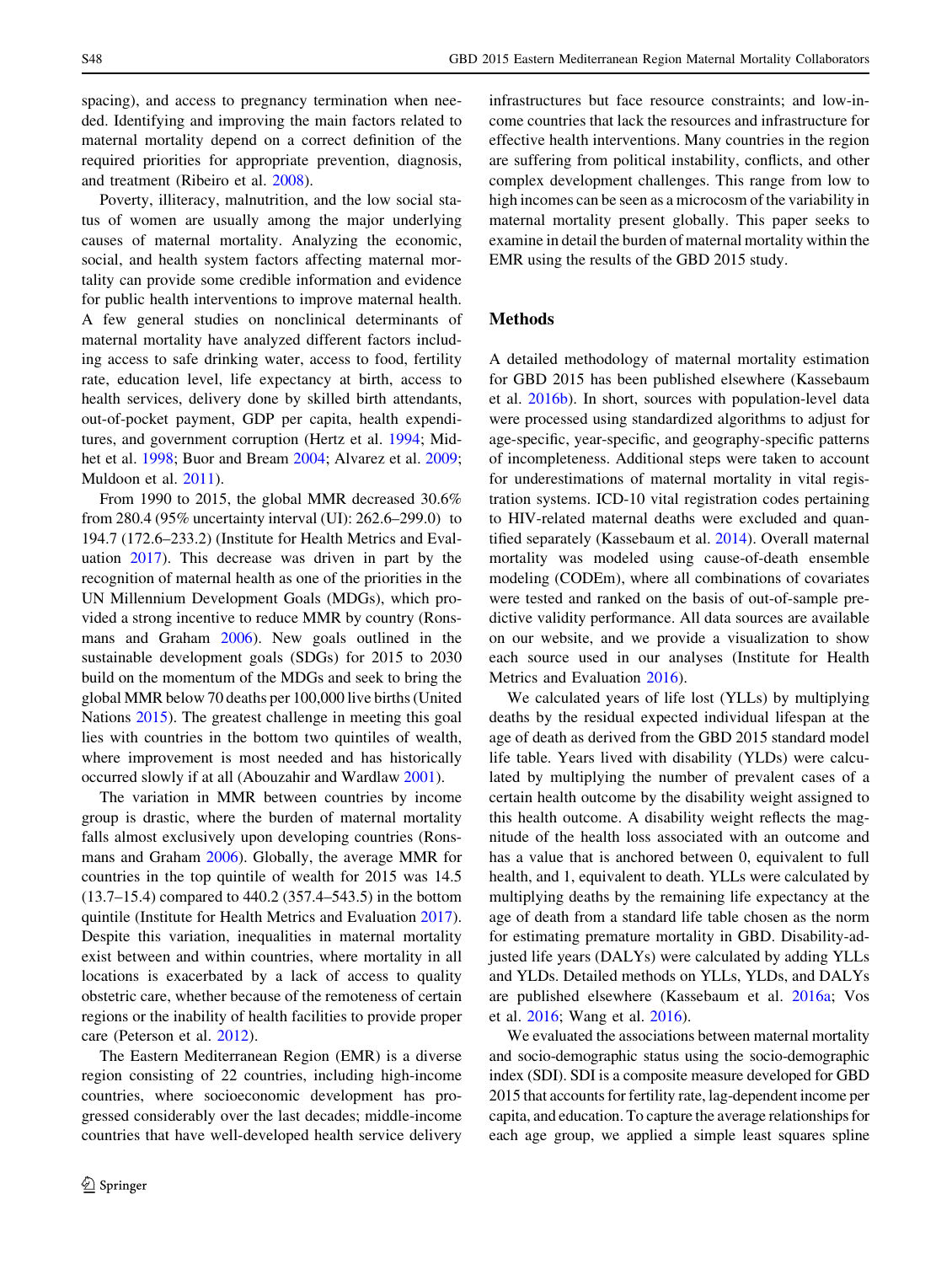regression of the maternal mortality rate on SDI. The SDI is scaled from 0 to 1, where 0 represents the lowest possible observed SDI and 1 is the highest. We reported uncertainty for all our estimates (Kassebaum et al. [2016a](#page-13-0)).

## **Results**

#### **Mortality**

The total number of deaths due to maternal disorders increased 4.5% from 38,595 (32,859–44,785) deaths in 1990 to 40,338 (31,965–49,954) in 2015 in the EMR, compared to a 29.5% decrease globally (Institute for Health Metrics and Evaluation [2017](#page-13-0)). In 1990, the maternal mortality ratio was similar in the EMR and globally at 283 (241–328) maternal deaths per 100,000 live births in the EMR and 280 (263–299) globally (Institute for Health Metrics and Evaluation [2017\)](#page-13-0). By 1995, a gap between the regional and global trends had opened, and this persisted steadily through 2015. By then, the EMR had a maternal mortality ratio of 237 (188–293) compared to 194 (173–223) globally (Institute for Health Metrics and Evaluation [2017](#page-13-0)). By country, only Afghanistan and Djibouti had an annual increase in maternal mortality ratio between 1990 and 2015 (Table [1](#page-3-0)). Palestine also had an increase in maternal mortality ratio between 2000 and 2015, but still had a lower ratio in 2015 compared to 1990 (Table [1](#page-3-0)).

Both globally and regionally, maternal hemorrhage was the leading cause of maternal mortality in 1990 and 2015 (Institute for Health Metrics and Evaluation [2017](#page-13-0)). By country within the EMR, hemorrhage was also the most common, followed by other maternal disorders, noticeably within the Gulf states (Fig. [1\)](#page-5-0). In all countries, all causes of maternal mortality decreased from 1990 to 2015 (Table [2](#page-6-0)). In 2015, maternal hemorrhage in Somalia was the largest contributor to maternal mortality by country and causes at 72.3 (13.2–229.0) deaths per 100,000 among women aged 15–49 (Table [2](#page-6-0)). The GBD study expanded the analysis to the full reproductive age range of 10–54 years (Kassebaum et al. [2016b](#page-13-0)). In general, the countries with the highest mortality rates by cause also showed the least improvement from 1990 to 2015 (Table [2\)](#page-6-0).

# YLLs

YLL rates fell 49% in the EMR between 1990 and 2015, the same as the global mean, from 2,683 (2284–3103) per 100,000 women aged 15–49 to 1377  $(1091-1695)$  (Table [3](#page-8-0)). In that time frame, the YLL rate decreased in all countries (Table [3\)](#page-8-0). There was significant inter-country variation in YLL rates. The highest YLL rate in 2015 was in Somalia with 7774 (1497–23,408) YLLs per 100,000 women aged 15–49, compared to Kuwait at 21 (16–27) (Table [3\)](#page-8-0). Somalia also had the smallest percent change from 1990 to 2015, a decrease of 18% (Table [3\)](#page-8-0).

#### YLDs

Average YLD rates in the region fell from 161 (114–215) per 100,000 women aged 15–49 to 82 (57–113), a 49% decrease (Table [3\)](#page-8-0). Globally, there was a 41% decrease (Institute for Health Metrics and Evaluation [2017](#page-13-0)). Inter-country variability in the YLD rate was less than that of YLLs, with the highest seen in Somalia with 254 (171–362) YLDs per 100,000 women aged 15–49 and the lowest in the United Arab Emirates with 16 (10–26) (Table [3](#page-8-0)).

#### YLL/YLD

The YLL/YLD ratio was included as an indicator of health system effectiveness in dealing with fatal and non-fatal outcomes of maternal disorders. Large values, such as that of Afghanistan, a ratio of 89.6 in 2015, demonstrated cases, where fatal outcomes heavily outweigh non-fatal ones (Table [3\)](#page-8-0). Kuwait in 2015 had a ratio of 1.11, signifying a near equal burden of fatal and non-fatal outcomes for maternal disorders (Table [3](#page-8-0)). Lower income countries with SDI less than 0.5 all had ratios greater than 10, whereas higher income countries with SDI greater than 0.7 had ratios under 4 (Table [3](#page-8-0)). In the countries with SDI less than 0.5, all but Sudan had an increase in YLL/YLD ratio from 1990 to 2015 (Table [3](#page-8-0)). Large decreases in the ratio from 1990 to 2015 highlighted effective improvements in treatment, such as in Morocco, where the ratio decreased from 35.2 to 8.5 (Table [3](#page-8-0)).

## DALYs

From 1990 to 2015, DALY rates decreased in all countries in the region. The overall DALY rate for the region decreased by 49% during this interval, compared to 51% globally (Institute for Health Metrics and Evaluation [2017](#page-13-0)). As discussed in the YLL/YLD section above, the proportional contribution of YLDs to the DALYs rate increased as SDI increased (Table [3\)](#page-8-0). Like YLL rates, DALY rates showed large inter-country variation, as shown in Fig. [2.](#page-9-0) DALY rates peaked in the 20–25-year age group, decreasing until ages 35–40, then steeply falling off in 5-year increments (Fig. [3](#page-9-0)). By sub-cause, complication of abortions contributed the most to the DALY rate in young  $(10-15)$  and old  $(45+)$  age groups (e-Fig. 1). Percent of DALYs attributable to obstructed labor increased steadily with age, spiking drastically for the 50–55-year age group (e-Fig. 1).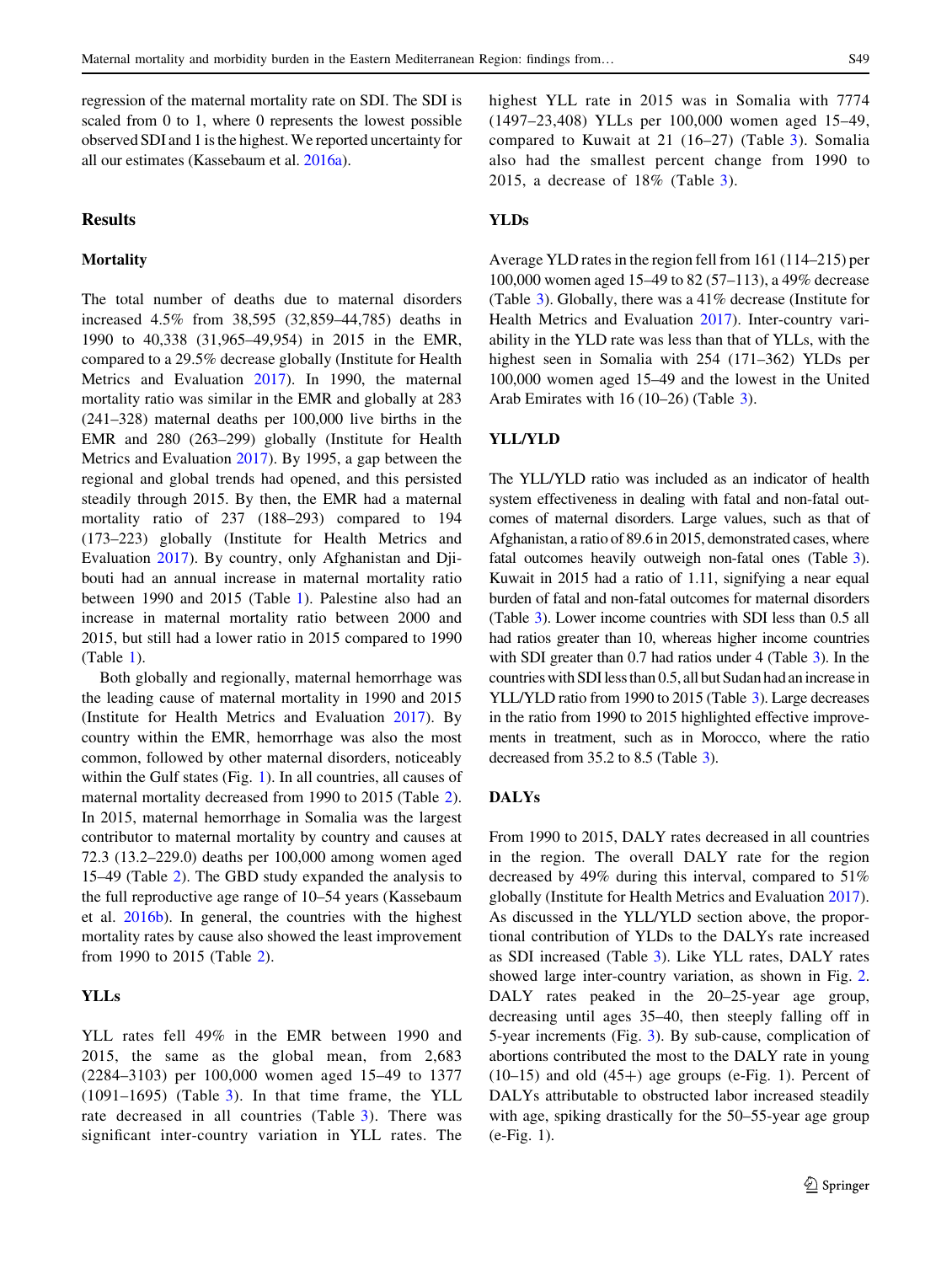<span id="page-3-0"></span>

|              | Table 1 Maternal deaths, maternal mortality ratio, and annualized change in maternal mortality ratio in the Eastern Mediterranean Region, 1990-2015 (Global Burden of Disease 2015 study,<br>Eastern Mediterranean countries, 1990-2015) |                               |                                     |                             |                                                   |                             |                                  |                                                 |                                     |
|--------------|------------------------------------------------------------------------------------------------------------------------------------------------------------------------------------------------------------------------------------------|-------------------------------|-------------------------------------|-----------------------------|---------------------------------------------------|-----------------------------|----------------------------------|-------------------------------------------------|-------------------------------------|
| Country      | Number of maternal deaths                                                                                                                                                                                                                |                               |                                     |                             | Maternal mortality ratio (per 100,000 livebirths) |                             | ratio $(\%)$                     | Annualized rate of change in maternal mortality |                                     |
|              | 1990                                                                                                                                                                                                                                     | 2000                          | 2015                                | 1990                        | 2000                                              | 2015                        | 1990-2000                        | $2000 - 15$                                     | 1990-2015                           |
| Afghanistan  | $(2825 - 7111)$<br>4590                                                                                                                                                                                                                  | $(4529 - 11,007)$<br>7328     | $(5010 - 13,221)$<br>8525           | $(451.0 - 1130.9)$<br>732.3 | $(466.5 - 1130.7)$<br>753.3                       | $(464.1 - 1219.2)$<br>788.9 | $0.4 (-4.8 - 5.0)$               | $0.3 (-3.6 - 3.8)$                              | $0.3 (-2.1 - 2.7)$                  |
| Bahrain      | $8(6-11)$                                                                                                                                                                                                                                | $5(4-7)$                      | $(1-1)$<br>$\mathbf{\hat{z}}$       | 53.6 (39.9-73.5)            | 35.6 $(27.3 - 47.3)$                              | $24.6(18.3 - 35.4)$         | $-4.0 (-7.9)$<br>$-0.6$          | $-2.5 (-5.1 \text{ to} 0.4)$                    | $-3.1 (-4.9)$<br>$-1.3$             |
| Djibouti     | 86 (35-159)                                                                                                                                                                                                                              | 118 (43-283)                  | $107(43-299)$                       | $(154.4 - 698.7)$<br>378.3  | $(192.3 - 1247.0)$<br>523.8                       | $(193.8 - 1353.5)$<br>486.2 | $2.8(-9.8)$<br>15.3)             | $-0.5 (-9.4 \text{ to} 9.9)$                    | $0.6 (-4.1)$<br>6.6)                |
| Egypt        | $(2308 - 3176)$<br>2744                                                                                                                                                                                                                  | 1186 (976-1414)               | 1052 (809-1340)                     | $(123.4 - 169.7)$<br>146.7  | $69.2 (57.0 - 82.5)$                              | $42.3(32.5-53.9)$           | $-7.5 (-9.7)$ to<br>$-5.5$       | $-3.3 (-5.3)$<br>$-1.2$                         | $-5.0 (-6.1 \text{ to}$<br>$-3.7$   |
| Iran         | 1039 (704-1432)                                                                                                                                                                                                                          | 426 (337-539)                 | 281 (192-421)                       | 56.6 (38.5-78.0)            | 34.5 (27.3-43.7)                                  | $20.8(14.2 - 31.1)$         | $-5.0 (-8.6 \text{ to } -0.6)$   | $-3.5 (-6.4 \text{ to}$<br>-0.2)                | $(-6.0 \text{ to } -1.9)$<br>$-4.1$ |
| Iraq         | 969 (702-1300)                                                                                                                                                                                                                           | 950 (655-1311)                | 729 (428-1199)                      | $(105.9 - 195.9)$<br>146.0  | $(78.3 - 156.4)$<br>113.4                         | 58.6 (34.4-96.1)            | $-2.5 (-6.7 \text{ to} 1.4)$     | $-4.5 (-8.2 \text{ to}$<br>-1.0)                | $-3.7 (-6.0 \text{ to } -1.3)$      |
| Jordan       | 116 (89-149)                                                                                                                                                                                                                             | 121 (88-159)                  | 48 (36-63)                          | $(74.6 - 125.4)$<br>97.9    | $(58.7 - 106.2)$<br>81.2                          | $24.2(17.9-31.5)$           | $-1.9 (-5.1 \text{ to} 1.1)$     | $-8.0 (-10.7 \text{ to}$<br>-5.4)               | $-5.6 (-7.2 \text{ to}$<br>-4.1)    |
| Kuwait       | $4(3-5)$                                                                                                                                                                                                                                 | $5(4-6)$                      | $(3-6)$<br>4                        | $9.7(8.1 - 11.8)$           | $11.9(10.4-13.5)$                                 | 5.9 $(4.4-7.5)$             | $2.1(0.0 - 4.1)$                 | $-4.8 (-6.8 \text{ to}$<br>-2.8)                | $-2.0 (-3.4 \text{ to}$<br>-0.7)    |
| Lebanon      | 24 (15-38)                                                                                                                                                                                                                               | $17(11-24)$                   | $3(8-21)$                           | $35.6(22.8 - 55.1)$         | 26.7 (18.0-39.0)                                  | $15.3(9.0-24.0)$            | $-2.9 (-7.6 \text{ to} 1.6)$     | $-3.9$ ( $-7.6$ to<br>0.3)                      | $-3.3 (-6.2)$<br>$-0.7)$            |
| Libya        | 34 (24-45)                                                                                                                                                                                                                               | 28 (20-37)                    | $30(20-43)$                         | 26.6 (19.1-36.0)            | $23.9$ $(17.2 - 31.5)$                            | 22.8 (15.6–32.9)            | $-1.0 (-4.8 \text{ to} 2.3)$     | $(-3.5 \text{ to } 2.8)$<br>$-0.3$              | $(-2.6 \text{ to } 1.3)$<br>$-0.6$  |
| Morocco      | $(1891 - 3201)$<br>2441                                                                                                                                                                                                                  | 1197 (894-1560)               | 479 (299-756)                       | $(258.7 - 436.1)$<br>332.7  | $(143.4 - 249.6)$<br>192.0                        | $(42.8 - 108.1)$<br>68.5    | $-5.4 (-8.8 \text{ to}$<br>-2.4) | $-7.0$ ( $-10.1$ to<br>$-3.4$                   | $-6.4 (-8.6 \text{ to}$<br>$-4.3)$  |
| Pakistan     | $(13,060 - 21,189)$<br>16,973                                                                                                                                                                                                            | $(17,789 - 26,598)$<br>22,038 | $19,005$<br>(14,012–24,369)         | $(301.3 - 488.4)$<br>391.5  | $(404.1 - 601.7)$<br>498.9                        | $(257.2 - 447.0)$<br>348.6  | $2.4 (-0.3)$<br>5.5)             | $-2.4 (-4.7 to$<br>$-0.3$                       | $-0.5 (-1.9)$ to 0.9)               |
| Palestine    | $29(19-43)$                                                                                                                                                                                                                              | $17(14-21)$                   | $25(17-35)$                         | $29.3(19.0 - 43.7)$         | $14.2(11.3 - 17.8)$                               | $16.2(11.5-23.2)$           | $-7.1(-11.2$<br>$-3.1)$          | $0.8 (-1.9)$<br>3.9)                            | $-2.4 (-4.7 \text{ to} 0.2)$        |
| Oman         | 24 (14-38)                                                                                                                                                                                                                               | $12(8-18)$                    | $3(9-18)$                           | 34.1 (20.0-54.8)            | $21.4(14.8 - 31.7)$                               | $15.5(11.0-21.6)$           | $-4.5 (-8.7 \text{ to}$<br>-0.3) | $-2.2$ (-5.5 to<br>1.2)                         | $-3.1 (-5.6 \text{ to } -0.7)$      |
| Qatar        | $7(4-10)$                                                                                                                                                                                                                                | $7(5-10)$                     | $(4-9)$<br>$\overline{\phantom{0}}$ | $64.0(42.0 - 91.5)$         | 59.9 (41.4-84.2)                                  | 25.5 (16.4-35.7)            | $-0.6 (-4.6 \text{ to} 3.6)$     | $-5.7 (-9.5)$<br>$-2.4$                         | $-3.7 (-6.0 \text{ to}$<br>-1.6)    |
| Saudi Arabia | $124(93-162)$                                                                                                                                                                                                                            | 101 (86-119)                  | 97 (82-115)                         | $21.3(16.0 - 27.9)$         | $17.9(15.2-21.0)$                                 | $15.7(13.3-18.5)$           | $-1.6 (-4.0 \text{ to} 0.6)$     | $-0.9 (-2.4 \text{ to}$<br>0.6)                 | $-1.2 (-2.5)$ to 0.1)               |
| Somalia      | 2509 (418-6 772)                                                                                                                                                                                                                         | 2899 (489-7449)               | $3443(661-10$<br>$512)$             | $(138.5 - 2193.9)$<br>830.5 | $(137.5 - 2077.9)$<br>811.0                       | $(140.5 - 2218.6)$<br>731.1 | $-0.3 (-11.8 \text{ to} 10.4)$   | $-0.8$ $(-8.6$ to $8.8)$                        | $-0.6 (-6.7 \text{ to} 6.5)$        |

 $\underline{\textcircled{\tiny 2}}$  Springer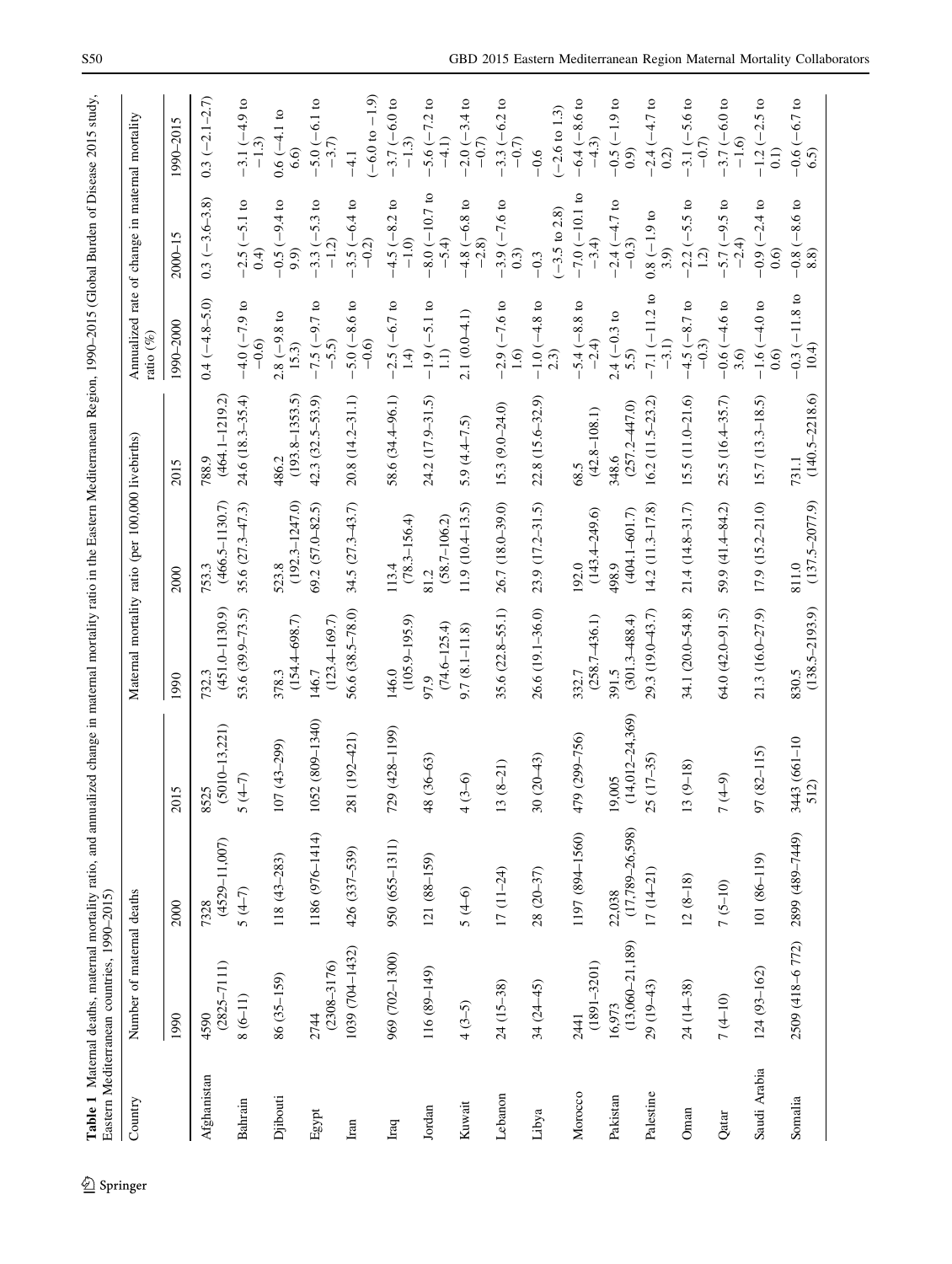| Country                 | Number of maternal deaths |                         |                         |                            | Maternal mortality ratio (per 100,000 livebirths)     |                            | ratio (%)                | Annualized rate of change in maternal mortality |                                |
|-------------------------|---------------------------|-------------------------|-------------------------|----------------------------|-------------------------------------------------------|----------------------------|--------------------------|-------------------------------------------------|--------------------------------|
|                         | 1990                      | 2000                    | 2015                    | 1990                       | 2000                                                  | 2015                       | 990-2000                 | 2000-15                                         | 1990-2015                      |
| Sudan                   | $(2736 - 5570)$<br>4131   | $(2790 - 6731)$<br>4653 | $(2098 - 5999)$<br>3941 | $(321.7 - 654.4)$<br>485.5 | $(248.7 - 598.0)$<br>414.4                            | $(159.2 - 454.7)$<br>298.8 | $(-5.7 - 1.9)$<br>$-1.5$ | $-2.3$ (-5.5 to $-2.0$ (-4.3 to<br>1.0)         | $\overline{0.1}$               |
| Syria                   | 560 (421-719)             | 365 (276-480)           | 237 (181-309)           | $(94.6 - 161.6)$<br>125.7  | $73.6 (55.6 - 96.7)$                                  | 54.1 (41.3-70.5)           | $-5.3 (-8.1)$<br>$-2.6$  | $-2.0 (-4.7 to$<br>(5)                          | $-3.4 (-5.0 to$<br>$-1.8$      |
| Tunisia                 | 183 (143-231)             | 99 (74-126)             | $82(54 - 115)$          | $(66.9 - 108.0)$<br>85.6   | $59.2 (44.3 - 75.2)$ 40.6 (26.6–56.9)                 |                            | $-3.7 (-6.6)$<br>$-0.8$  | $-2.6 (-5.5)$<br>0.2)                           | $-3.0(-4.9)$ to<br>$-1.4$      |
| United Arab<br>Emirates | $15(9-23)$                | $12(9-17)$              | $8(11-28)$              |                            | $31.8(19.9-48.8)$ $24.0(17.0-32.4)$ $18.0(10.7-28.3)$ |                            | $-2.6(-7.3)$<br>2.0)     | $-2.0 (-6.1 \text{ to}$<br>2.0)                 | $-2.3 (-5.3)$<br>0.4)          |
| Yemen                   | $(1342 - 3890)$<br>2559   | $(1509 - 4648)$<br>2810 | $(1402 - 5009)$<br>2631 | $(211.8 - 611.4)$<br>402.6 | $(215.7 - 659.8)$<br>399.6                            | $(164.5 - 583.8)$<br>307.4 | $-0.3 (-4.1)$<br>4.5)    | $-1.9 (-5.5)$<br>(1)                            | $-1.3 (-3.7)$<br>$\frac{8}{1}$ |
|                         |                           |                         |                         |                            |                                                       |                            |                          |                                                 |                                |

Table 1 continued

Table 1 continued

#### **Discussion**

Our study showed that maternal mortality has declined in the EMR except in Djibouti, Palestine, and Afghanistan in recent years. However, the burden is still higher than the global average. Our findings call for increased efforts to reduce maternal mortality in the region. Moreover, with unrest in the region, there is a risk of losing some of the observed gains.

Efforts to reduce maternal mortality in the EMR have varied in scope, approach, and success by country. This has resulted in great variations and disparities in maternal mortality levels between countries. The high-income countries in the region (Kuwait, Oman, Qatar, Saudi Arabia, and United Arab Emirates) have achieved reductions between 25 and 50% compared to levels in 1990. Maternal mortality ratios in these countries ranged from 6 to 26 deaths per 100,000 live births, consistent with countries of similar income around the world. Certain middle-income countries such as Morocco and Jordan have successfully implemented interventions that have drastically reduced maternal mortality by greater than 75% from 1990 levels. Low-income countries have seen the least improvement, or in some cases none at all. Reduction in maternal mortality in Pakistan, Somalia, Sudan, and Yemen ranged from 11 to 39%, and maternal mortality in Afghanistan and Djibouti increased from 1990 to 2015. Maternal mortality ratios for these countries ranged from 299 deaths per 100,000 live births in Sudan to 789 in Afghanistan. This discussion will examine the obstacles to effective maternal care, the direct and underlying causes of maternal mortality, and the challenges faced by countries in the region to improve maternal health.

The process of improving maternal health in the region faces many challenges which have slowed progress in recent years. For many years, the EMR has been devastated by manmade disasters and conflicts, which have destroyed infrastructure in several nations and have tremendously affected the health of the population, especially for vulnerable groups such as mothers and children. The humanitarian community has made several efforts to address these challenges, and these have reduced the potential impact of the unrest. However, the disruption of health care systems has had a negative impact. The social and health impacts of political instability, domestic crises, and economic sanctions are well-documented in the region (Mokdad et al. [2016](#page-13-0)). Recent distress in the region will result in deteriorating health conditions in these countries for many years to come. Despite this, however, the region has experienced improved health and life expectancy.

The region is in need of efforts to improve preventive strategies for reducing maternal mortality. A literature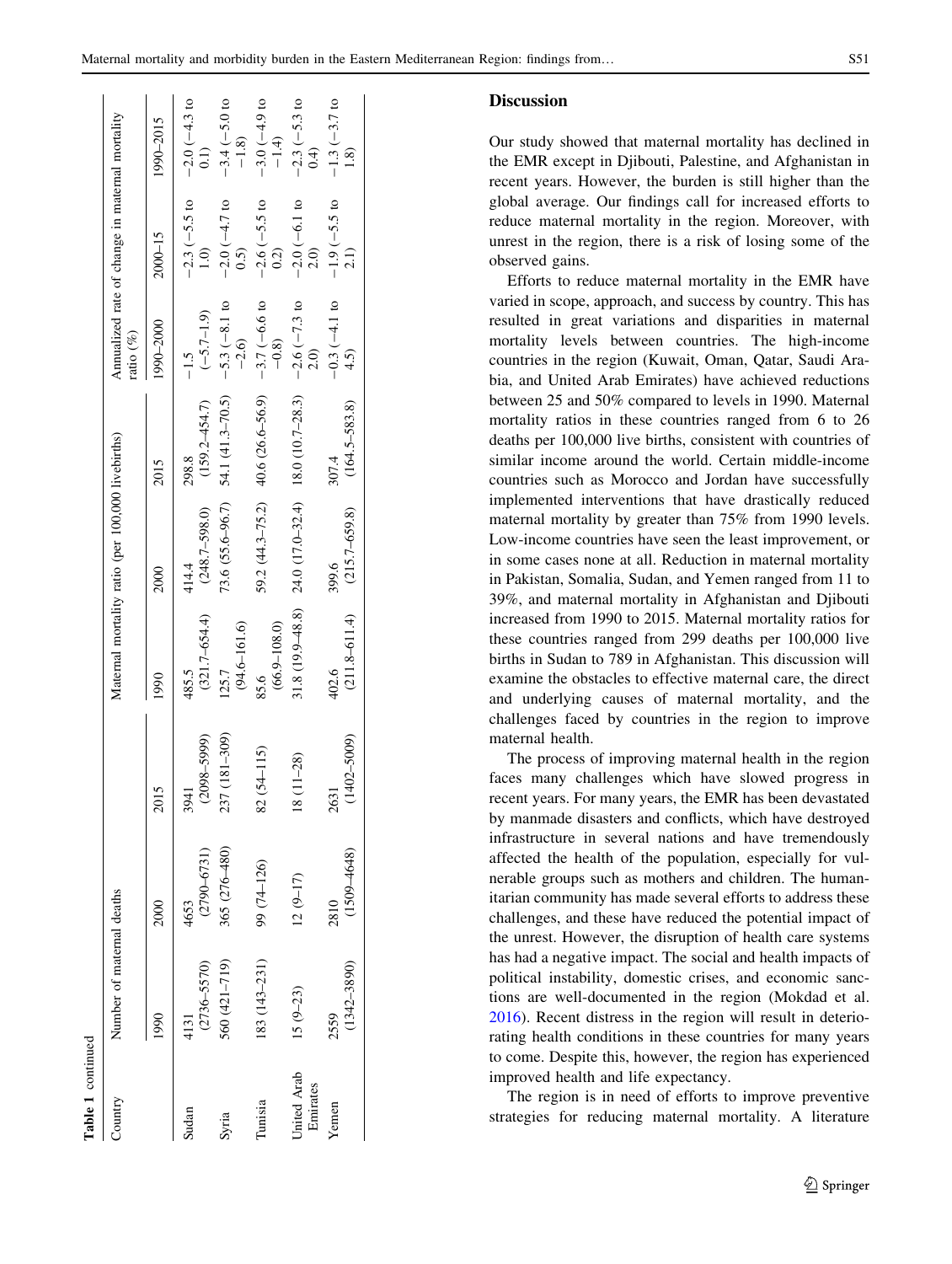<span id="page-5-0"></span>Fig. 1 Top cause of maternal deaths in Eastern Mediterranean Region countries, 2015 (Global Burden of Disease 2015 study, Eastern Mediterranean Countries 2015)



review (Warren et al. [2015](#page-14-0)) that evaluated the evidence on the effectiveness of sexual and reproductive health interventions delivered in humanitarian crises found some evidence to support increased access and demand creation for family planning services through community health workers, health care subsidies, and discussions within literacy groups. Involving communities in maternal and child health and birth preparedness programs, as well as refurbishing clinics and hospital facilities, was also associated with increased positive health outcomes (Warren et al. [2015\)](#page-14-0).

Female genital mutilation (FMG) is still practiced in many countries in the EMR due to a mix of sociocultural factors within families and communities (UNICEF [2016](#page-13-0)). Experience of FGM increases the short- and long-term health risks to women and young girls between infancy and age 15, and is unacceptable from a human rights and health perspective. Procedures can cause severe bleeding and problems urinating, and later, cysts, infections, as well as complications in childbirth and increased risk of newborn deaths (WHO [2017](#page-14-0)).

Thaddeus and Maine provide a conceptual model for understanding factors that obstruct favorable obstetric outcomes that consists of three types of delays a pregnant woman faces when seeking care—delays in deciding to seek care, in reaching an adequate facility, and in receiving adequate care in a facility. The first delay manifests itself in the way women and their families perceive the accessibility of services, often shaped by prior experiences with health facilities. Any number of factors may influence a decision to delay treatment, such as cost, distance, lack of proper medical supplies, and unhelpful or impolite staff. The second delay accounts for the time taken to reach a medical facility. This is a particularly large obstacle for rural areas in which the availability of transportation is uncertain or expensive. In addition, data on maternal deaths that occur on the way to a health facility are scarce. The third and final delays are in receiving adequate care at health facility, which can be attributed to insufficient staff, drugs, and equipment. It is necessary for interventions to effectively address the underlying causes of these delays on a countryby-country basis (Thaddeus and Maine [1994\)](#page-13-0).

This conceptual model is backed by an extensive body of research on the direct and underlying causes of maternal mortality. Improving women's literacy and knowledge can significantly contribute to their health. Alvarez et al. reported a significant negative relationship between MMR and gross domestic product (GDP) per capita, health expenditure (HE), women's literacy rate, and the number of deliveries by skilled birth attendants in the study region in Africa (Alvarez et al. [2009\)](#page-13-0). Another study in sub-Saharan African countries, concluded that birth in the presence of health professionals and the life expectancy at birth are highly correlated to maternal mortality. Furthermore, a convincing relationship was found between GDP per capita and health expenditure per capita and maternal mortality (Buor and Bream [2004\)](#page-13-0). Similarly, a study in Pakistan reported that a significant relationship was observed between having access to health services, professional health staff, and health care during pregnancy and reductions in MMR (Midhet et al. [1998\)](#page-13-0). The positive impacts of GDP, HE, and female education level on health outcomes were also reported in other studies in the EMR (Bayati et al. [2013;](#page-13-0) Homaie Rad et al. [2013](#page-13-0)).

Success stories do exist in the region: for example, Morocco was one of only ten countries globally that met the MDG 5 requirement of an annual rate of decline exceeding 5.5% for maternal mortality ratio every year from 1990 to 2015 (Kassebaum et al. [2016b\)](#page-13-0). This improvement can be traced to a number of programs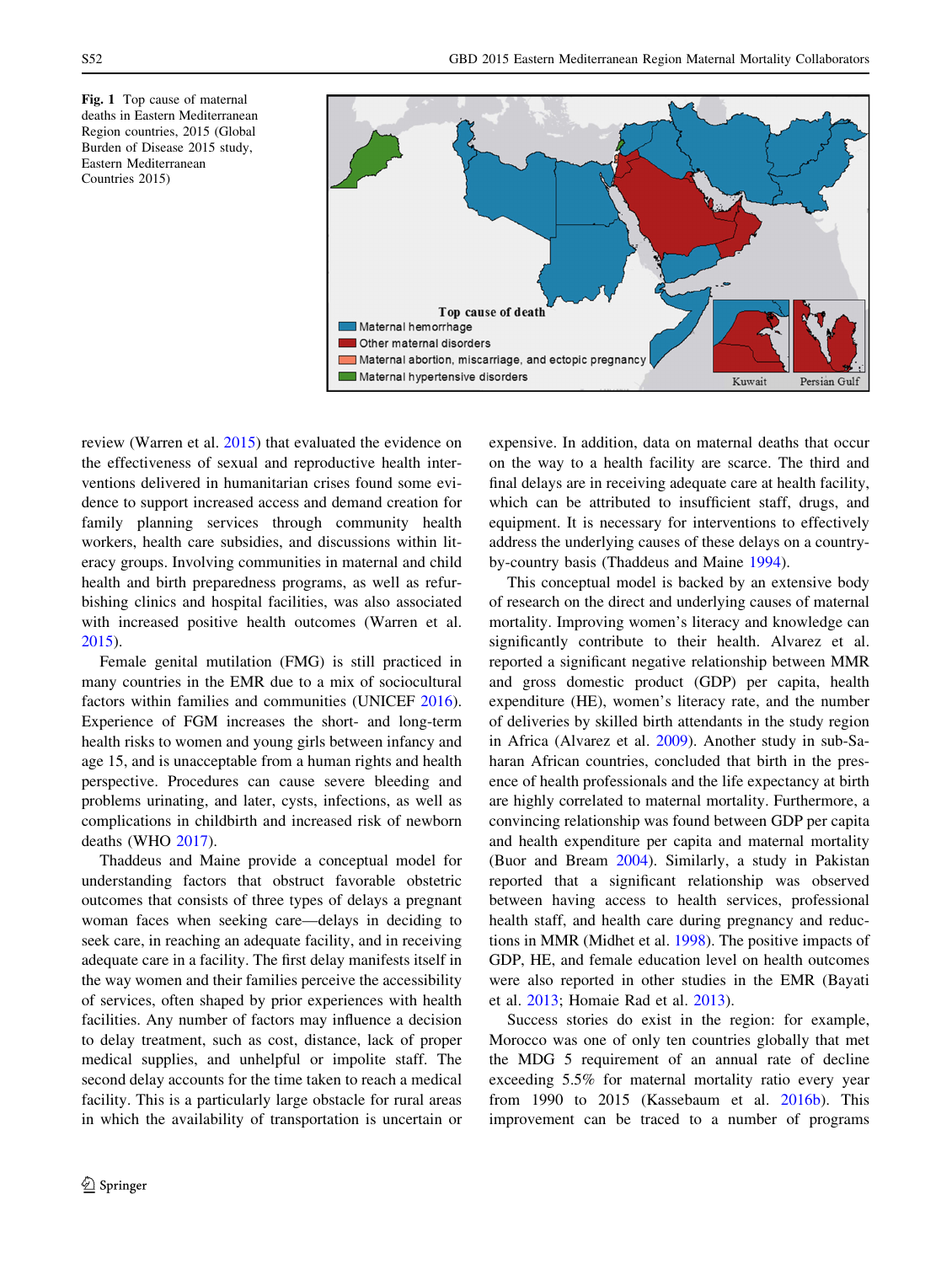<span id="page-6-0"></span>

| Ì                                                                         |             |
|---------------------------------------------------------------------------|-------------|
|                                                                           |             |
|                                                                           |             |
|                                                                           |             |
| l                                                                         |             |
|                                                                           |             |
|                                                                           |             |
| :<br>יובי ה                                                               |             |
| ם בניסונים לביט                                                           |             |
|                                                                           |             |
|                                                                           |             |
|                                                                           |             |
|                                                                           |             |
|                                                                           |             |
|                                                                           |             |
|                                                                           |             |
| Ē                                                                         |             |
| Ĭ<br>֧֧֧֧֧֧֧֧֧֧֧֧֚֚֚֚֚֚֚֚֝֝֬֝֬֝֓֕֓֝֬֝֬֝֓֝֬֝֬֝֬֝֬֝֬֝֬֝֬֝֬֝֬֝֬֝֬֝֬֝֬֝֬֝֬֝֬֝ |             |
|                                                                           |             |
|                                                                           |             |
|                                                                           |             |
| carion acumtmas c                                                         |             |
|                                                                           |             |
| I                                                                         |             |
|                                                                           |             |
|                                                                           |             |
|                                                                           |             |
|                                                                           |             |
| ļ                                                                         |             |
| JP ⊐r                                                                     |             |
|                                                                           |             |
|                                                                           |             |
| .<br>.<br>.                                                               | í<br>i<br>J |
| .<br>ب                                                                    | l           |
|                                                                           |             |
|                                                                           |             |
|                                                                           |             |
|                                                                           |             |
|                                                                           |             |
|                                                                           |             |
|                                                                           |             |
|                                                                           |             |
|                                                                           | l<br>ļ      |
|                                                                           |             |
|                                                                           |             |

|                                    | study, Eastern Mediterranean countries, 1990-2015) |                          |                                     |                           |                                     |                           |                                     |                          |
|------------------------------------|----------------------------------------------------|--------------------------|-------------------------------------|---------------------------|-------------------------------------|---------------------------|-------------------------------------|--------------------------|
| Country                            | Maternal hemorrhage                                |                          | Maternal hypertension               |                           | Other maternal                      |                           | Complication of abortion            |                          |
|                                    | Mortality rate per<br>100,000, 2015                | 1990-2015<br>$%$ change, | Mortality rate per<br>100,000, 2015 | 1990-2015<br>$%$ change,  | Mortality rate per<br>100,000, 2015 | 1990-2015<br>$%$ change,  | Mortality rate per<br>100,000, 2015 | 1990-2015<br>$%$ change, |
| Mediterranean<br>Region<br>Eastern | 7.61 (5.51-10.37)                                  | $-52.27$                 | 4.49 (3.29-6.11)                    | $-40.39$                  | $3.27(2.37 - 4.34)$                 | $-48.51$                  | $2.59(1.84 - 3.53)$                 | 50.05                    |
| Afghanistan                        | 47.70 (27.17-77.35)                                | 36.96                    | 20.12 (11.20-32.87)                 | $-29.85$                  | 3.99 (7.81 to 23.27)                | 33.95                     | $12.82(7.07-21.40)$                 | 35.04                    |
| Bahrain                            | $0.28(0.19 - 0.42)$                                | $-80.69$                 | $0.31(0.21 - 0.47)$                 | $-73.93$                  | $0.43(0.30 - 0.65)$                 | $-77.48$                  | $0.22(0.15-0.33)$                   | $-74.69$                 |
| Djibouti                           | $(7.36(6.43-49.10))$                               | $-30.30$                 | 7.26 (2.58-20.67)                   | $-29.47$                  | 4.04 (1.39-11.26)                   | 30.29                     | 3.61 (1.12-9.89)                    | $-30.47$                 |
| Egypt                              | $1.90(1.43 - 2.48)$                                | $-81.48$                 | $0.76(0.54 - 0.99)$                 | $-71.80$                  | $(0.24 - 0.44)$<br>0.32             | 55.19                     | $0.59(0.44 - 0.78)$                 | $-73.29$                 |
| Iran                               | $0.29(0.19 - 0.45)$                                | $-88.16$                 | $0.17(0.11 - 0.27)$                 | $-81.40$                  | $(0.09 - 0.21)$<br>0.13             | $-88.48$                  | $(0.09 - 0.22)$<br>0.14             | $-88.12$                 |
| Iraq                               | $3.04(1.71 - 5.24)$                                | $-70.49$                 | $1.04(0.56-1.85)$                   | $-61.10$                  | $(0.47 - 1.63)$<br>0.91             | $-66.49$                  | $(0.96 - 2.85)$<br>1.74             | $-66.30$                 |
| Jordan                             | $0.38(0.25 - 0.54)$                                | $-89.46$                 | $0.34(0.23 - 0.49)$                 | $-83.99$                  | $(0.69 - 1.34)$<br>0.99             | $-82.45$                  | $(0.12 - 0.26)$<br>0.18             | $-86.30$                 |
| Kuwait                             | $0.07(0.04 - 0.09)$                                | $-52.16$                 | $0.04(0.03 - 0.06)$                 | $-31.67$                  | $0.10(0.07 - 0.14)$                 | $-48.26$                  | $(0.07 - 0.13)$<br>0.09             | $-44.51$                 |
| Lebanon                            | $0.16(0.09 - 0.27)$                                | $-80.68$                 | $0.18(0.10-0.29)$                   | $-73.17$                  | 0.16 (0.09-0.26)                    | $-76.51$                  | $0.10(0.06 - 0.17)$                 | $-78.00$                 |
| Libya                              | $0.42(0.26 - 0.64)$                                | $-54.16$                 | $0.26(0.16 - 0.41)$                 | $-45.63$                  | $0.34(0.21 - 0.53)$                 | $-51.63$                  | $(0.15 - 0.43)$<br>0.26             | $-46.24$                 |
| Morocco                            | $1.17(0.71 - 1.95)$                                | $-89.64$                 | $1.19(0.72 - 1.91)$                 | $-85.15$                  | $1.06(0.64 - 1.70)$                 | $-86.86$                  | $0.57(0.34 - 0.92)$                 | $-88.82$                 |
| Oman                               | $0.18(0.11 - 0.28)$                                | $-83.85$                 | $0.34(0.22 - 0.50)$                 | $-77.27$                  | $(0.22 - 0.52)$<br>0.35             | $-80.07$                  | $(0.16 - 0.36)$<br>0.25             | $-82.47$                 |
| Pakistan                           | $9.63(6.44-13.52)$                                 | $-52.83$                 | 8.81 (5.88–12.43)                   | $-35.15$                  | $(3.46 - 7.77)$<br>5.54             | $-44.39$                  | $(2.57 - 6.09)$<br>4.08             | $-47.04$                 |
| Palestine                          | $0.47(0.30 - 0.72)$                                | $-70.21$                 | $0.38(0.24 - 0.58)$                 | $-59.52$                  | $0.34(0.22 - 0.53)$                 | $-67.21$                  | $0.49(0.32 - 0.73)$                 | $-65.73$                 |
| Qatar                              | $0.23(0.13 - 0.35)$                                | $-83.54$                 | $0.35(0.21 - 0.52)$                 | $-76.08$                  | $0.38(0.23 - 0.57)$                 | $-79.73$                  | $0.16(0.09 - 0.24)$                 | $-80.55$                 |
| Saudi Arabia                       | $0.15(0.11 - 0.20)$                                | $-74.35$                 | $0.09(0.06 - 0.12)$                 | $-66.88$                  | $0.50(0.40 - 0.63)$                 | $-59.58$                  | $0.25(0.18-0.33)$                   | $-68.39$                 |
| Somalia                            | 72.34 (13.24-229.05)                               | $-17.78$                 | $15.14(2.95-47.52)$                 | $-17.10$                  | $10.88(2.01-33.59)$                 | $-18.94$                  | $11.63(2.13-35.48)$                 | $-17.53$                 |
| Sudan                              | 8.52 (4.32–13.68)                                  | $-64.24$                 | $5.09(2.55 - 8.46)$                 | $-51.00$                  | $5.49(2.83 - 9.17)$                 | $-55.11$                  | $3.02(1.51-4.90)$                   | $-53.80$                 |
| Syria                              | 1.70 (1.18-2.34)                                   | $-77.15$                 | $0.66(0.43 - 0.97)$                 | $-69.42$                  | $1.17(0.82 - 1.62)$                 | $-74.60$                  | $0.33(0.22 - 0.48)$                 | $-72.31$                 |
| Tunisia                            | $1.00(0.60-1.46)$                                  | $-72.70$                 | $0.36(0.22 - 0.55)$                 | $-67.89$                  | $0.48(0.30 - 0.72)$                 | $-68.33$                  | $0.20(0.11 - 0.32)$                 | $-67.14$                 |
| United Arab<br>Emirates            | $0.18(0.10 - 0.31)$                                | $-79.78$                 | $0.24(0.13-0.39)$                   | $-73.34$                  | $0.27(0.15 - 0.46)$                 | $-78.40$                  | $0.18(0.10 - 0.30)$                 | $-76.09$                 |
| Yemen                              | $12.07(6.03 - 24.02)$                              | 64.23                    | 5.40 (2.66-10.39)                   | $-55.94$                  | $7.08(3.51 - 14.63)$                | $-60.55$                  | $5.48(2.70-10.85)$                  | 63.71                    |
| Country                            | Maternal indirect                                  |                          | Obstructed labor                    |                           | Maternal sepsis                     |                           | Matemal late                        |                          |
|                                    | Mortality rate per<br>100,000, 2015                | 1990-2015<br>$%$ change, | Mortality rate per<br>100,000, 2015 | 1990-2015<br>$\%$ change, | Mortality rate per<br>100,000, 2015 | 1990-2015<br>$\%$ change, | Mortality rate per<br>100,000, 2015 | 1990-2015<br>$%$ change, |
| Mediterranean<br>Region<br>Eastern | $2.05(1.40-2.91)$                                  | $-48.67$                 | $1.93(1.33 - 2.65)$                 | $-38.25$                  | $1.86(1.32 - 2.57)$                 | $-54.00$                  | $0.63(0.37-1.00)$                   | $-46.51$                 |
| Afghanistan                        | $6.94(3.71 - 11.87)$                               | $-33.85$                 | 6.56 (3.57-10.95)                   | $-28.66$                  | $4.49(2.42 - 7.52)$                 | $-34.04$                  | $1.82(0.90 - 3.29)$                 | $-30.65$                 |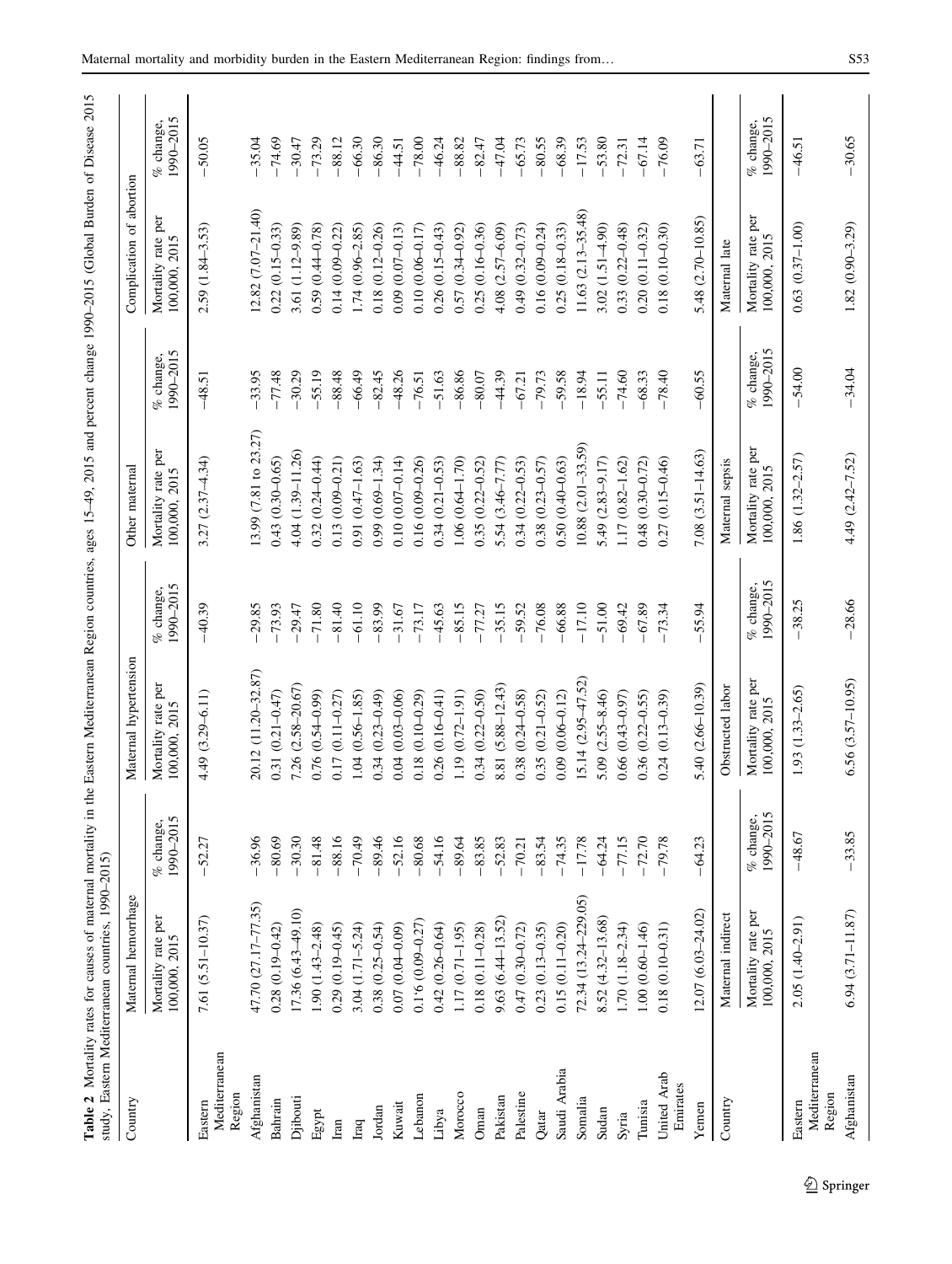| Table 2 continued    |                                     |                        |                                     |                          |                                     |                          |                                     |                          |
|----------------------|-------------------------------------|------------------------|-------------------------------------|--------------------------|-------------------------------------|--------------------------|-------------------------------------|--------------------------|
| Country              | Maternal indirect                   |                        | Obstructed labor                    |                          | Maternal sepsis                     |                          | Maternal late                       |                          |
|                      | Mortality rate per<br>100,000, 2015 | 1990-2015<br>% change, | Mortality rate per<br>100,000, 2015 | 1990-2015<br>$%$ change, | Mortality rate per<br>100,000, 2015 | 1990-2015<br>$%$ change, | Mortality rate per<br>100,000, 2015 | 1990-2015<br>$%$ change, |
| Bahrain              | $0.18(0.12 - 0.27)$                 | $-77.82$               | $0.02(0.01 - 0.03)$                 | $-74.29$                 | $0.09(0.06 - 0.13)$                 | $-76.25$                 | $0.03(0.01 - 0.04)$                 | $-77.72$                 |
| Djibouti             | $5.95(2.00-16.88)$                  | $-30.94$               | $1.36(0.38 - 4.09)$                 | $-31.64$                 | $2.51(0.80 - 7.26)$                 | $-30.79$                 | $1.88(0.55 - 5.39)$                 | $-26.60$                 |
| Egypt                | $0.13(0.07-0.21)$                   | $-83.00$               | $0.16(0.11 - 0.23)$                 | $-61.01$                 | $0.55(0.39 - 0.74)$                 | $-83.76$                 | $0.06(0.04 - 0.09)$                 | $-77.93$                 |
| Iran                 | $0.24(0.16 - 0.37)$                 | $-81.40$               | $0.05(0.03 - 0.08)$                 | $-85.86$                 | $0.11(0.07 - 0.17)$                 | $-85.22$                 | $0.02(0.01 - 0.04)$                 | $-85.56$                 |
| Iraq                 | $0.42(0.21 - 0.76)$                 | $-68.17$               | $0.18(0.09 - 0.33)$                 | $-56.85$                 | $0.67(0.36 - 1.20)$                 | $-65.77$                 | $0.15(0.07 - 0.28)$                 | $-65.80$                 |
| Jordan               | 0.19 (0.12-0.28)                    | $-87.75$               | 0.07-0.17                           | $-84.20$                 | $0.20(0.13 - 0.29)$                 | $-86.93$                 | $0.04(0.03 - 0.07)$                 | $-86.91$                 |
| Kuwait               | $0.04(0.03 - 0.06)$                 | $-43.63$               | $0.01(0.01-0.02)$                   | $-36.29$                 | $0.04(0.02 - 0.05)$                 | $-39.62$                 | $0.01(0.00 - 0.01)$                 | $-43.71$                 |
| Lebanon              | $0.08(0.04 - 0.14)$                 | $-76.84$               | $0.03(0.01-0.06)$                   | $-74.99$                 | $0.07(0.04 - 0.12)$                 | $-76.85$                 | $0.02(0.01 - 0.03)$                 | $-76.89$                 |
| Libya                | $0.15(0.09 - 0.25)$                 | $-55.50$               | $0.06(0.03 - 0.10)$                 | $-42.48$                 | $0.16(0.09 - 0.25)$                 | $-51.42$                 | $0.04(0.02 - 0.06)$                 | $-49.31$                 |
| Morocco              | $0.24(0.13 - 0.41)$                 | $-86.68$               | $0.34(0.19 - 0.59)$                 | 82.51                    | $0.45(0.27-0.74)$                   | $-86.78$                 | $0.06(0.03 - 0.10)$                 | $-87.29$                 |
| Oman                 | 0.17 (0.11-0.26)                    | $-80.48$               | $0.02(0.01 - 0.03)$                 | $-78.77$                 | $0.07(0.04 - 0.10)$                 | $-81.47$                 | $0.02(0.01 - 0.04)$                 | $-79.45$                 |
| Pakistan             | $2.75(1.69 - 4.11)$                 | $-44.69$               | $4.84(3.21 - 6.91)$                 | $-37.12$                 | 2.88 (1.77-4.28)                    | $-44.67$                 | $1.16(0.62 - 1.90)$                 | $-45.07$                 |
| Palestine            | $0.18(0.11 - 0.29)$                 | $-67.34$               | $0.04(0.02 - 0.07)$                 | $-62.46$                 | $0.12(0.07 - 0.19)$                 | $-67.65$                 | $0.07(0.04 - 0.12)$                 | $-64.98$                 |
| Qatar                | $0.23(0.14-0.36)$                   | $-81.22$               | $0.02(0.01 - 0.03)$                 | $-78.54$                 | $0.22(0.14 - 0.35)$                 | $-78.62$                 | $0.07(0.04 - 0.11)$                 | $-74.65$                 |
| Saudi Arabia         | $0.07(0.05 - 0.10)$                 | $-73.74$               | $0.02(0.01 - 0.03)$                 | $-70.76$                 | $0.14(0.10-0.18)$                   | $-70.85$                 | $0.02(0.01 - 0.03)$                 | $-69.15$                 |
| Somalia              | $15.86$ $(2.85 - 50.91)$            | $-19.42$               | $3.35(0.53 - 11.26)$                | $-21.48$                 | $6.66$ $(1.16 - 21.53)$             | $-20.07$                 | 5.38 (0.95-17.98)                   | $-17.88$                 |
| Sudan                | 7.44 (3.88-11.88)                   | $-57.43$               | $(0.54 - 1.97)$                     | $-47.24$                 | $6.91(3.65 - 11.12)$                | $-52.96$                 | $1.09(0.52 - 1.95)$                 | $-58.23$                 |
| Syria                | $0.33(0.22 - 0.49)$                 | $-75.16$               | $0.28(0.18-0.43)$                   | $-72.32$                 | $0.53(0.36 - 0.75)$                 | $-72.64$                 | $0.13(0.07 - 0.20)$                 | $-73.98$                 |
| Tunisia              | 0.17 (0.10-0.27)                    | $-77.38$               | $0.12(0.06 - 0.22)$                 | $-60.52$                 | $0.21(0.13 - 0.32)$                 | $-72.55$                 | $0.07(0.04 - 0.13)$                 | $-75.21$                 |
| United Arab Emirates | $0.08(0.04 - 0.14)$                 | $-78.97$               | $0.05(0.02 - 0.09)$                 | $-73.71$                 | $0.04(0.02 - 0.07)$                 | $-77.92$                 | $0.03(0.01 - 0.05)$                 | $-75.71$                 |
| Yemen                | (49.77 (1.79–7.49)                  | $-60.35$               | $1.15(0.48 - 2.43)$                 | $-55.61$                 | $3.28(1.64 - 6.14)$                 | $-61.43$                 | $0.90(0.42 - 1.90)$                 | $-58.58$                 |
|                      |                                     |                        |                                     |                          |                                     |                          |                                     |                          |

 $\underline{\textcircled{\tiny 2}}$  Springer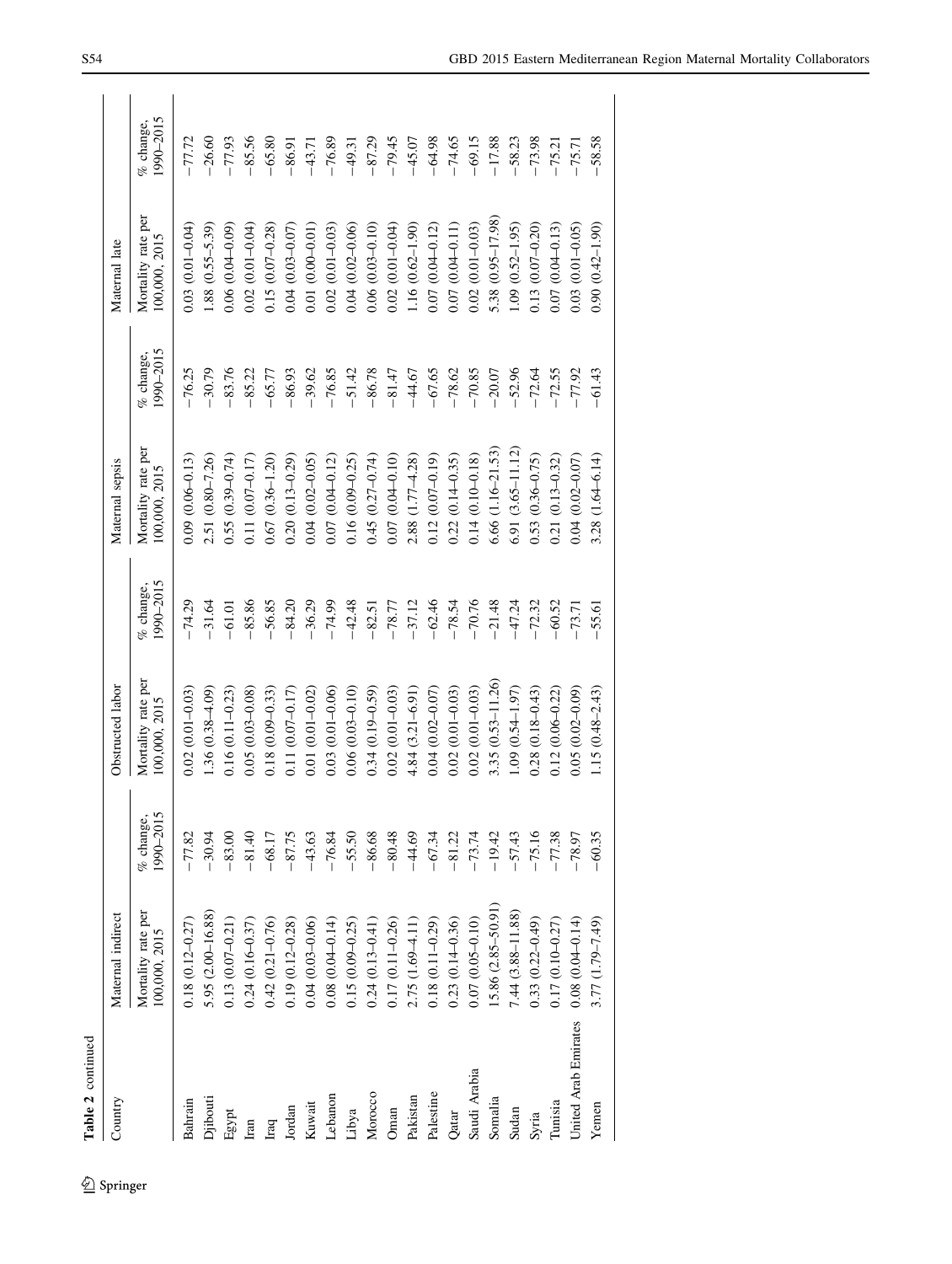<span id="page-8-0"></span>

| Country                         | SDI         | YLL rate (per 100,000)  |                                |               | YLD rate (per 100,000) |                                |                | <b>ALLYLLD</b><br>ratio |       | DALY rate (per 100,000) |                        |              |
|---------------------------------|-------------|-------------------------|--------------------------------|---------------|------------------------|--------------------------------|----------------|-------------------------|-------|-------------------------|------------------------|--------------|
|                                 |             | 1990                    | 5<br>201                       | change<br>of  | 1990                   | 2015                           | change<br>of   | 1990                    | 2015  | 1990                    | 2015                   | change<br>of |
| Eastern Mediterranean<br>Region | 0.55        | 600 (512-694)           | $(281 - 435)$<br>354           | $\frac{1}{4}$ | 39 (27–52)             | $(15 - 30)$<br>22              | $-43$          | 15.38                   | 16.09 | 639 (549–735)           | 376 (303-457)          | $-41$        |
| Afghanistan                     | 0.29        | $(1253 - 3135)$<br>2036 | $(842 - 2218)$<br>1431         | $-30$         | 26 (17-37)             | $(10 - 23)$<br>$\frac{6}{2}$   | $-39$          | 78.31                   | 89.44 | $(1274 - 3160)$<br>2062 | $(856 - 2233)$<br>1446 | $-30$        |
| Bahrain                         | 0.78        | 85 (63-116)             | $19(14-27)$                    | $-78$         | $14(9-21)$             | $6(4-10)$                      | $-56$          | 6.07                    | 3.17  | 99 (77-132)             | $25(19-33)$            | $-75$        |
| Djibouti                        | 0.46        | 869 (357-1586)          | $(274 - 1901)$<br>681          | $-22$         | $68(45-98)$            | $(31 - 68)$<br>48              | $-30$          | 12.78                   | 14.19 | 937 (424-1659)          | 729 (319-1941)         | $-22$        |
| Egypt                           | 0.62        | 274 (229-319)           | $(50 - 82)$<br>65              | $-76$         | $(5(9-21)$             | $11(7-17)$                     | $-26$          | 18.27                   | 5.91  | 289 (245–333)           | 76 (61-94)             | $-74$        |
| Iran                            | 0.72        | 104 (71-146)            | $(13 - 29)$<br>$\overline{19}$ | $-81$         | $(5(9-22))$            | $7(4-10)$                      | $-56$          | 6.93                    | 2.71  | $119(84 - 162)$         | 26 (19-37)             | $-78$        |
| Iraq                            | 0.58        | $312(226 - 417)$        | $109(63 - 178)$                | $-65$         | $17(10-24)$            | $13(8-20)$                     | $-21$          | 18.35                   | 8.38  | 329 (241-436)           | 122 (75-190)           | $-63$        |
| Jordan                          | 0.7         | 196 (149-252)           | $35(26-46)$                    | $-82$         | $20(13-30)$            | $14(8-22)$                     | $-31$          | 9.80                    | 2.50  | 216 (168-271)           | 49 (37-61)             | $-77$        |
| Kuwait                          | 0.86        | $10(9-13)$              | $6(4-8)$                       | $-43$         | $(6 + 6)$              | $5(3-8)$                       | $\overline{0}$ | 1.67                    | 1.20  | $16(14-20)$             | $11(9-15)$             | $-30$        |
| Lebanon                         | 0.75        | 51 $(33-79)$            | $(8 - 21)$<br>$\overline{13}$  | $-74$         | $10(6-15)$             | $5(3-8)$                       | $-47$          | 5.10                    | 2.60  | $61(42-90)$             | $18(13-27)$            | $-70$        |
| Libya                           | 0.64        | 41 (29-56)              | 24 (16-34)                     | $-42$         | $.2(8-18)$             | $8(5-13)$                      | $-34$          | 3.42                    | 3.00  | 54 (41-69)              | $32(23-43)$            | $-40$        |
| Morocco                         | 0.5         | 541 (418-714)           | $(47 - 117)$<br>$\overline{7}$ | $-86$         | $.5(9-22)$             | $(61-5)$ 6                     | $-41$          | 36.07                   | 8.22  | 556 (432-730)           | 83 (54–127)            | $-85$        |
| Oman                            | 0.73        | 71 (42-113)             | $(11 - 21)$<br>$15 \,$         | $-78$         | 18 (11-26)             | $7(4-12)$                      | $-59$          | 3.94                    | 2.14  | 88 (58-131)             | 23 (17-30)             | $-74$        |
| Pakistan                        | 0.47        | 910 (696-1142)          | $(426 - 744)$<br>581           | $-36$         | $74(50-102)$           | $(28 - 57)$<br>╤               | $-45$          | 12.30                   | 14.17 | 984 (777–1213)          | $622(469 - 784)$       | $-37$        |
| Palestine                       | 0.57        | 76 (50-113)             | $(21 - 43)$<br>29              | $-62$         | 19 (12-28)             | $12(7-18)$                     | $-38$          | 4.00                    | 2.42  | 95 (66-132)             | 41 (32-55)             | $-57$        |
| Qatar                           | 0.8         | $77(51 - 110)$          | $(11-23)$<br>$\overline{16}$   | $-79$         | $10(6-15)$             | $4(3-7)$                       | $-55$          | 7.70                    | 4.00  | 87 (60-120)             | $21(14-27)$            | $-76$        |
| Saudi Arabia                    | 0.76        | $42(32-55)$             | $(14 - 19)$<br>$\overline{16}$ | $-61$         | $16(10-24)$            | $8(5-12)$                      | $-49$          | 2.63                    | 2.00  | 58 (46-72)              | 25 (20-30)             | $-58$        |
| Somalia                         | 0.15        | 2144 (361-5693)         | $(341 - 5215)$<br>1741         | $-19$         | $(68 - 149)$<br>102    | $(42 - 87)$<br>$\overline{6}$  | $-40$          | 21.02                   | 28.54 | 2246 (464-5797)         | $(409 - 5273)$<br>1802 | $-20$        |
| Sudan                           | 0.43        | 1159 (758-1561)         | 526 (284-785)                  | $-55$         | 43 (28-64)             | $(17-36)$<br>26                | $-41$          | 26.95                   | 20.23 | 1202 (803-1602)         | 552 (306-810)          | $-54$        |
| Syria                           | 0.58        | 264 (199-341)           | $(56 - 97)$<br>$\overline{7}$  | $-72$         | $17(11-26)$            | $10(6-16)$                     | $-42$          | 15.53                   | 7.40  | 281 (216-357)           | 84 (65-106)            | $-70$        |
| Tunisia                         | 0.65        | 128 (100-163)           | $39(26-55)$                    | $-69$         | $11(7-17)$             | $7(4-11)$                      | $-36$          | 11.64                   | 5.57  | 140 (110-175)           | $47(33-63)$            | $-67$        |
| United Arab Emirates            | $\bf{0.88}$ | 44 (28-68)              | $10(6-16)$                     | $-77$         | $11(7-16)$             | $3(2-5)$                       | $-72$          | 4.00                    | 3.33  | 55 (37-79)              | $13(9-19)$             | $-76$        |
| Yemen                           | 0.41        | 1235 (656-1865)         | $(304 - 1058)$<br>562          | $-55$         | $(73 - 141)$<br>104    | $(29 - 59)$<br>$\overline{42}$ | $-60$          | 11.88                   | 13.38 | 1339 (754-1982)         | 604 (347-1103)         | $-55$        |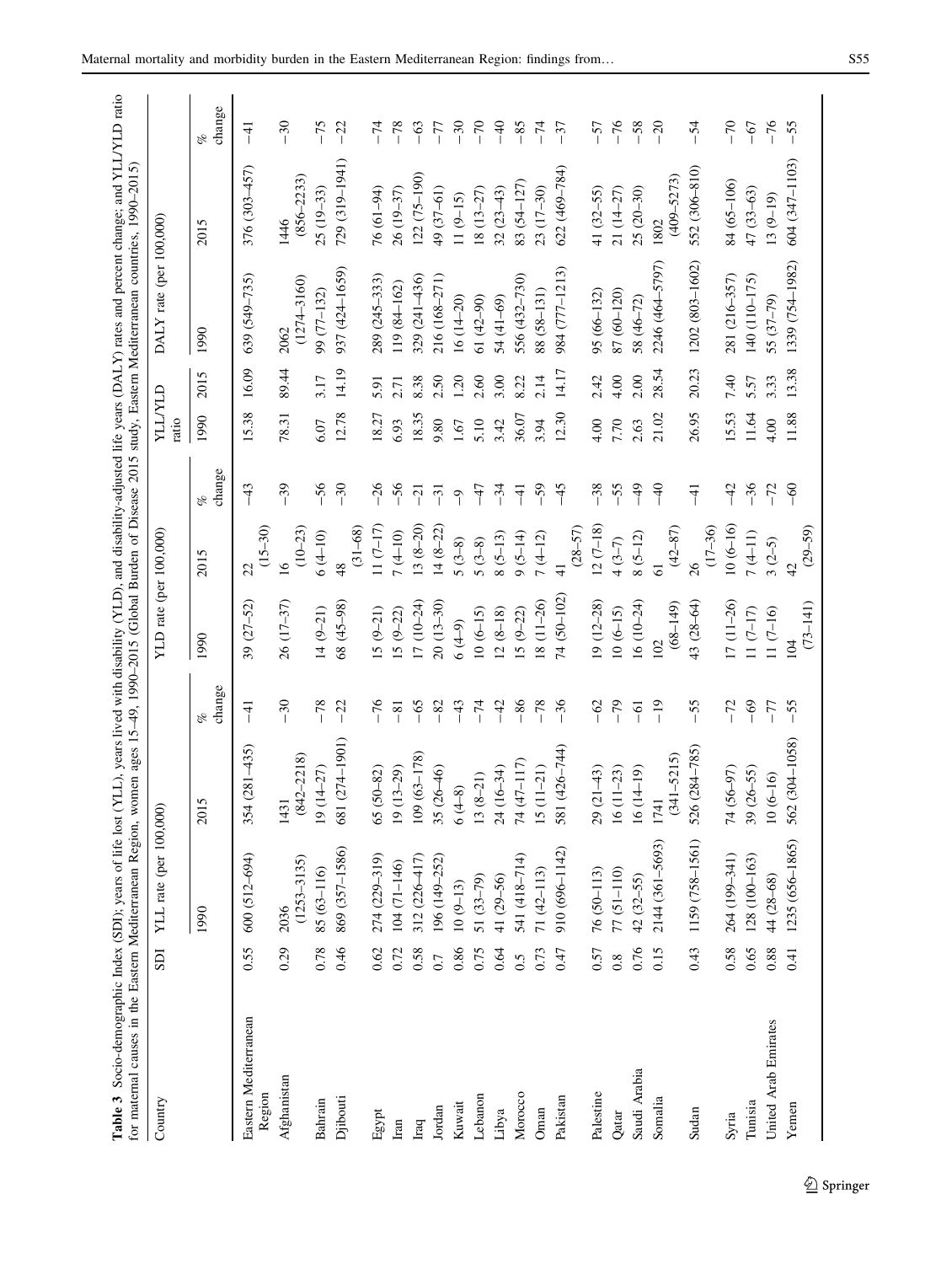<span id="page-9-0"></span>S56 GBD 2015 Eastern Mediterranean Region Maternal Mortality Collaborators



implemented to improve determinants of health and health coverage. Increases in the number of health facilities and training programs led to the percentage of deliveries assisted by skilled personnel increasing from 31% in 1992 to 73.5% in 2011. Other successes in the region occurred in Jordan and Iran, where maternal mortality was reduced by more than 50% from levels in 1990 (Kassebaum et al. [2016b\)](#page-13-0).

Uneven improvements in MMR in the region may be related to differing levels of ramp-up in coverage for specific types of reproductive health care—antenatal care, in-facility delivery, skilled birth attendance, family planning services, emergency obstetric care, and post-natal care—that are all known to decrease the risk of negative pregnancy outcomes (Lim et al. [2010](#page-13-0); Randive et al. [2014](#page-13-0)). Quality of care must also be considered during buildup of the maternal health care system. Programs for reproductive health care must ensure that women are receiving the care they need during pregnancy and the post-partum period (Rowe et al. [2005\)](#page-13-0). Care should be integrated and not be focused on single vertical interventions (Campbell et al. [2006](#page-13-0)).

It has been challenging for many countries to produce timely and accurate data on levels of maternal mortality that would indicate the extent of their progress in reducing maternal deaths (Mokdad et al. [2016\)](#page-13-0). Reliable information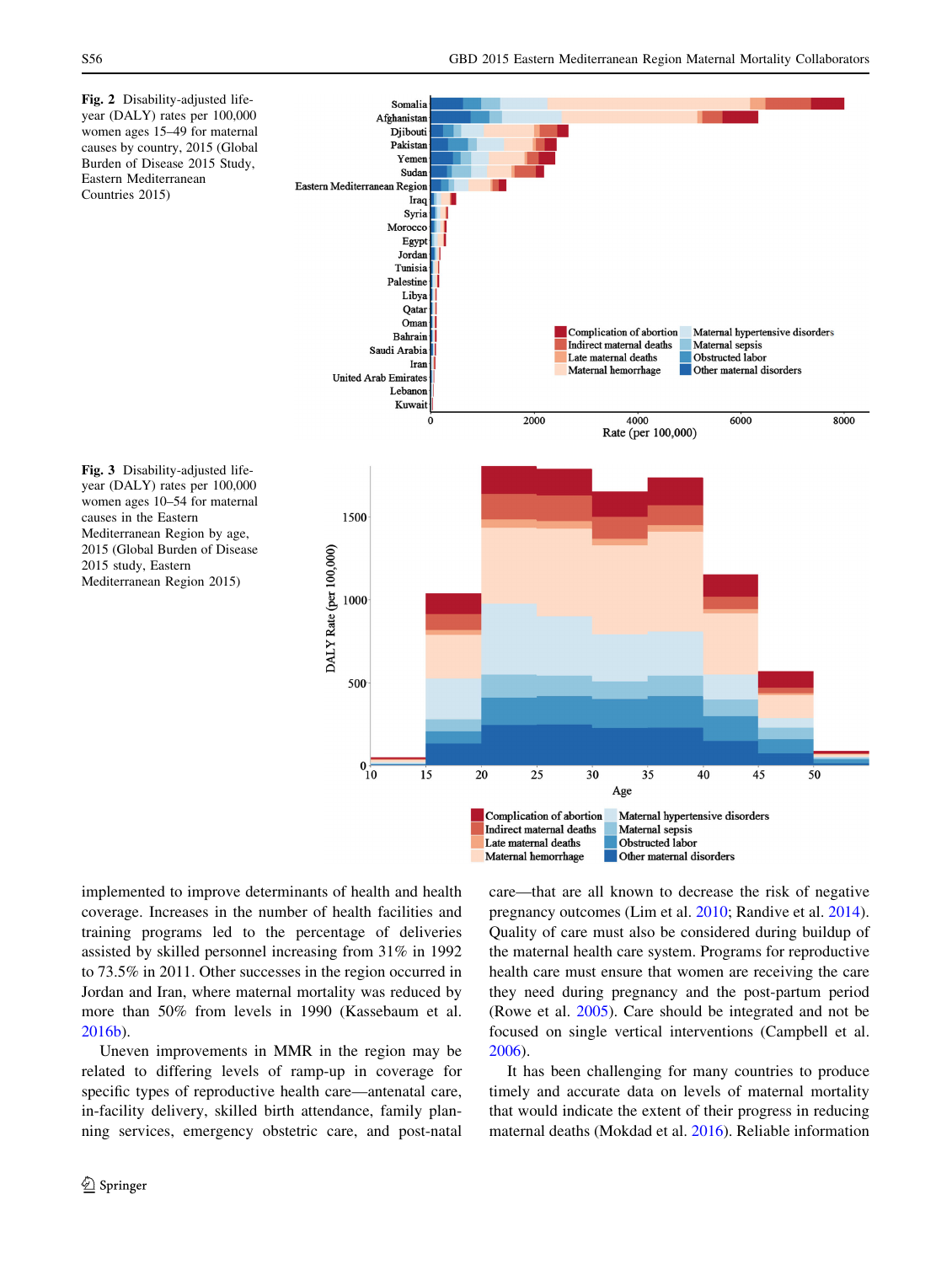is a necessary component of any strategy aimed at reducing maternal mortality. Continued progress in data collection in the EMR is key to evaluating progress in reducing maternal mortality.

Our study has several limitations. First, many countries in the region have poor health data and vital statistics. We used GBD methodology to account for quality and lack of data. We also applied our standard GBD garbage code correction to address this limitation. Second, little information is available on unsafe abortion in the region due to religion and culture. However, our study is the most comprehensive on burden of diseases and applies the standard methodology that allows global comparison.

## Conclusion

Progress in reducing maternal mortality in the EMR has accelerated in the past 15 years, but there is still much to do to reduce preventable deaths. Extending basic maternal health services, improving quality of care, and eliminating unmet need for contraception are all crucial, proven steps effective at reducing MMR. Our study showed the importance of empowering women: increased women's rights are needed to improve their health. Finally, coordinated and rigorous efforts are needed to make sure that every woman in need receives these interventions in a timely fashion at each stage of her reproductive life.

GBD 2015 Eastern Mediterranean Region Maternal Mortality Collaborators: Ali H. Mokdad, PhD (corresponding author), Institute for Health Metrics and Evaluation, University of Washington, Seattle, Washington, United States. Ibrahim Khalil, MD, Institute for Health Metrics and Evaluation, University of Washington. Michael Collison, BS, Institute for Health Metrics and Evaluation, University of Washington, Seattle, Washington, United States. Charbel El Bcheraoui, PhD, Institute for Health Metrics and Evaluation, University of Washington. Raghid Charara, MD, American University of Beirut, Beirut, Lebanon. Maziar Moradi-Lakeh, MD, Department of Community Medicine, Preventative Medicine and Public Health Research Center, Gastrointestinal and Liver Disease Research Center (GILDRC), University of Medical Sciences, Tehran, Iran. Ashkan Afshin MD, Institute for Health Metrics and Evaluation, University of Washington, Seattle, Washington, United States. Adrienne Chew, ND, Institute for Health Metrics and Evaluation, University of Washington. Farah Daoud, BA/BS, Institute for Health Metrics and Evaluation, University of Washington. Kristopher J. Krohn, BA, Institute for Health Metrics and Evaluation, University of Washington, Seattle, Washington, United States. Danny Colombara, PhD, Institute for Health Metrics and Evaluation, University of Washington, Seattle, Washington, United States. Rebecca Ehrenkranz, MPH, Institute for Health Metrics and Evaluation, University of Washington, Seattle, Washington, United States. Michael Kutz, BS, Institute for Health Metrics and Evaluation, University of Washington, Seattle, Washington, United States. Haidong Wang, PhD, Institute for Health Metrics and Evaluation, University of Washington, Seattle, Washington, United States. Amanuel Alemu Abajobir, MPH, School of Public Health, University of Queensland, Brisbane, QLD,

Australia. Foad Abd-Allah, MD, Department of Neurology, Cairo University, Cairo, Egypt. Haftom Niguse Abraha, MS, Mekelle University, Mekelle, Ethiopia. Laith J. Abu-Raddad, PhD, Infectious Disease Epidemiology Group, Weill Cornell Medical College in Qatar, Doha, Qatar. Aliasghar Ahmad Kiadaliri, PhD, Department of Clinical Sciences Lund, Orthopedics, Clinical Epidemiology Unit, Lund University, Lund, Sweden. Alireza Ahmadi, PhD, Kermanshah University of Medical Sciences, Kermanshah, Iran. Kedir Yimam Ahmed, MPH, Debre Markos University, Debre Markos, Ethiopia. Muktar Beshir Ahmed, MPH, College of Health Sciences, Department of Epidemiology, ICT and e-Learning Coordinator, Jimma University, Jimma, Ethiopia. Faris Hasan Al Lami, PhD, Baghdad College of Medicine, Baghdad, Iraq. Khurshid Alam, PhD, Murdoch Childrens Research Institute, The University of Melbourne, Parkville, Victoria, Australia; The University of Melbourne, Melbourne, VIC, Australia; The University of Sydney, Sydney, NSW, Australia. Deena Alasfoor, MSc, Ministry of Health, Al Khuwair, Oman. Reza Alizadeh-Navaei, PhD, Gastrointestinal Cancer Research Center, Mazandaran University of Medical Sciences, Sari, Iran. Juma M Alkaabi, MD, College of Medicine and Health Sciences United Arab Emirates University, Al-Ain City, United Arab Emirates. Fatma Al-Maskari, PhD, College of Medicine & Health Sciences, United Arab Emirates; University, Al-Ain City, United Arab Emirates. Rajaa Al-Raddadi, PhD, Joint Program of Family and Community Medicine, Jeddah, Saudi Arabia. Khalid A. Altirkawi, MD, King Saud University, Riyadh, Saudi Arabia. Nahla Anber, PhD, Mansoura University, Mansoura, Egypt. Hossein Ansari, PhD, Health Promotion Research Center, Department of Epidemiology and Biostatistics, Zahedan University of Medical Sciences, Zahedan, Iran. Hamid Asayesh, PhD, Department of Medical Emergency, School of Paramedic, Qom University of Medical Sciences, Qom, Iran. Rana Jawad Asghar, MD, South Asian Public Health Forum, Islamabad, Pakistan. Tesfay Mehari Atey, MS, Mekelle University, Mekelle, Ethiopia. Tadesse Awoke Ayele, MS, University of Gondar, Gondar, Ethiopia. Till Bärnighausen, MD, Department of Global Health and Population, Harvard T. H. Chan School of Public Health, Harvard University, Boston, MA, United States; Africa Health Research Institute, Mtubatuba, KwaZulu-Natal, South Africa; Institute of Public Health, Heidelberg University, Heidelberg, Germany. Umar Bacha, PhD, School of Health Sciences, University of Management and Technology, Lahore, Pakistan. Aleksandra Barac, PhD, Faculty of Medicine, University of Belgrade, Belgrade, Serbia. Suzanne L. Barker-Collo, PhD, School of Psychology, University of Auckland, Auckland, New Zealand. Bernhard T. Baune, PhD, School of Medicine, University of Adelaide, Adelaide, South Australia, Australia. Shahrzad Bazargan-Hejazi, PhD, College of Medicine, Charles R. Drew University of Medicine and Science, Los Angeles, CA, United States; David Geffen School of Medicine, University of California at Los Angeles, Los Angeles, CA, United States. Neeraj Bedi, MD, College of Public Health and Tropical Medicine, Jazan, Saudi Arabia. Isabela M Bensenor, PhD, University of São Paulo, São Paulo, Brazil. Adugnaw Berhane, PhD, College of Health Sciences, Debre Berhan University, Debre Berhan, Ethiopia. Addisu Shunu Beyene, MPH, College of Health and Medical Science, Haramaya University, Harar, Ethiopia. Zulfiqar A. Bhutta, PhD, Centre of Excellence in Women and Child Health, Aga Khan University, Karachi, Pakistan; Centre for Global Child Health, The Hospital for Sick Children, Toronto, ON, Canada. Dube Jara Boneya, MPH, Department of Public Health, Debre Markos University, Debre Markos, Ethiopia. Rohan Borschmann, PhD, The University of Melbourne, Melbourne, VIC, Australia; Murdoch Childrens Research Institute, Melbourne, VIC, Australia. Nicholas J. K. Breitborde, PhD, The Ohio State University, Columbus, OH, United States. Zahid A. Butt, PhD, Al Shifa Trust Eye Hospital, Rawalpindi, Punjab, Pakistan. Ferrán Catalá-López, PhD, Department of Medicine, University of Valencia/INCLIVA Health Research Institute and CIBERSAM, Valencia, Spain; Clinical Epidemiology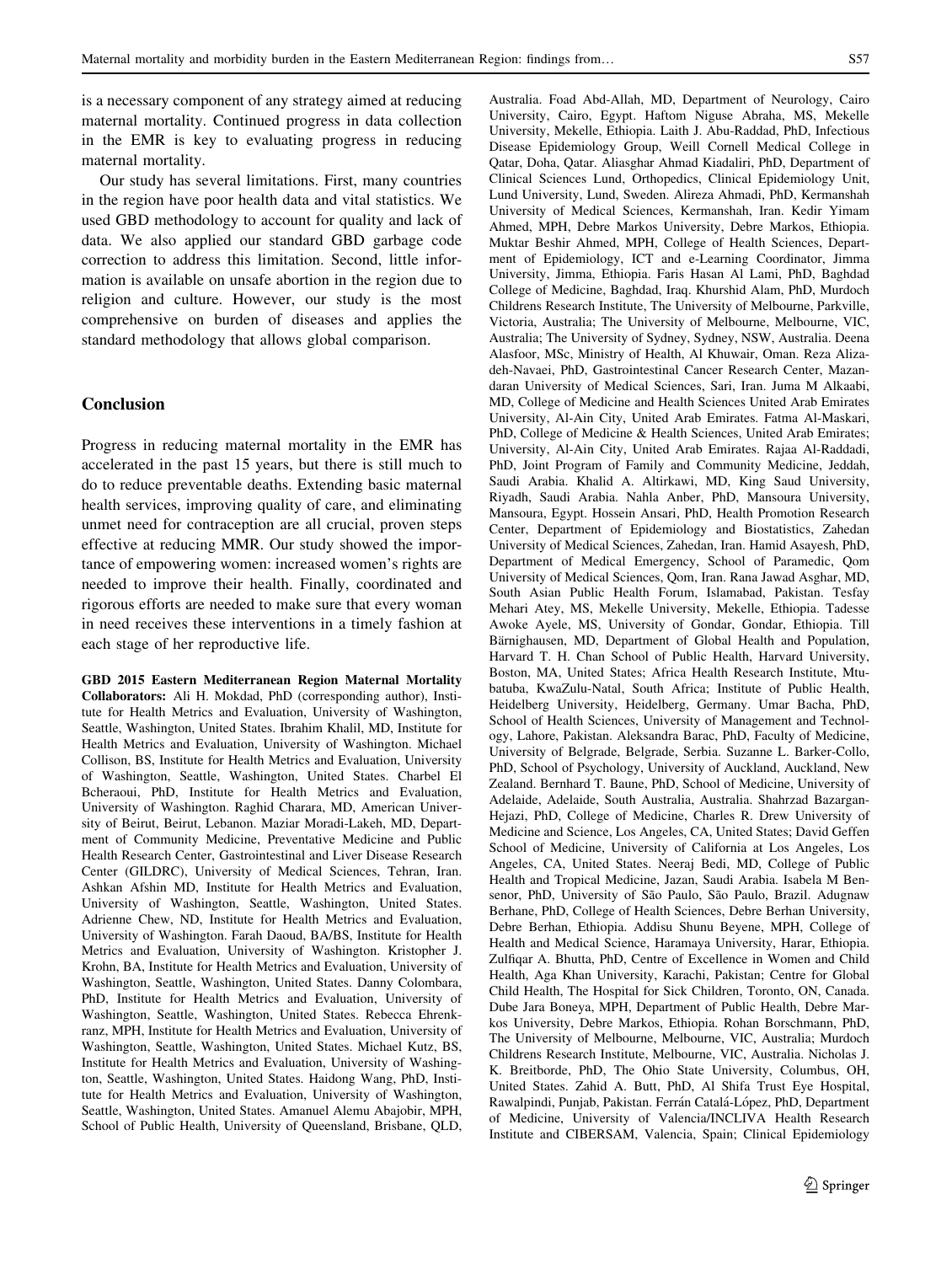Program, Ottawa Hospital Research Institute, Ottawa, Canada. Liliana G. Ciobanu, MS, School of Medicine, University of Adelaide, Adelaide, South Australia, Australia. Hadi Danawi, PhD, Walden University, Minneapolis, Minnesota, United States. Amare Deribew, PhD, Nuffield Department of Medicine, University of Oxford, Oxford, United Kingdom; KEMRI-Wellcome Trust Research Programme, Kilifi, Kenya. Samath D. Dharmaratne, MD, Department of Community Medicine, Faculty of Medicine, University of Peradeniya, Peradeniya, Sri Lanka. Kerrie E. Doyle, PhD, RMIT University, Bundoora, VIC, Australia; Australian National University, Canberra, ACT, Australia. Aman Yesuf Endries, MPH, Arba Minch University, Arba Minch, Ethiopia. Emerito Jose Aquino Faraon, MD, College of Public Health, University of the Philippines Manila, Manila, Philippines; Department of Health, Manila, Philippines. André Faro, PhD, Federal University of Sergipe, Aracaju, Brazil. Maryam S. Farvid, PhD, Department of Nutrition, Harvard T. H. Chan School of Public Health, Harvard University, Boston, MA, United States; Harvard/MGH Center on Genomics, Vulnerable Populations, and Health Disparities, Mongan Institute for Health Policy, Massachusetts General Hospital, Boston, MA, United States. Wubalem Fekadu, MS, Bahir Dar University, Bahir Dar, Ethiopia. Seyed-Mohammad Fereshtehnejad, PhD, Department of Neurobiology, Care Sciences and Society (NVS), Karolinska Institutet, Stockholm, Sweden. Florian Fischer, PhD, School of Public Health, Bielefeld University, Bielefeld, Germany. Tsegaye Tewelde Gebrehiwot, MPH, Jimma University, Jimma, Ethiopia. Ababi Zergaw Giref, PhD, Addis Ababa University, Addis Ababa, Ethiopia. Melkamu Dedefo Gishu, MS, Haramaya University, Dire Dawa, Ethiopia; Kersa Health and Demographic Surveillance System, Harar, Ethiopia. Alessandra Carvalho Goulart, PhD, Center for Clinical and Epidemiological Research Center- Hospital Universitario-University of São Paulo, São Paulo, Brazil; Center of Check of Hospital Sirio Libanes, São Paulo, Brazil. Tesfa Dejenie Habtewold, MS, University of Groningen, Groningen, Netherlands; Debre Berhan University, Debre Berhan, Ethiopia. Randah Ribhi Hamadeh, DPhil, Arabian Gulf University, Manama, Bahrain. Mitiku Teshome Hambisa, MPH, College of Health and Medical Sciences, Haramaya University, Harar, Ethiopia. Samer Hamidi, DrPH, Hamdan Bin Mohammed Smart University, Dubai, United Arab Emirates. Josep Maria Haro, MD, Parc Sanitari Sant Joan de Déu - CIBERSAM, Sant Boi de Llobregat (Barcelona), Spain. Mohammad Sadegh Hassanvand, PhD, Center for Air Pollution Research, Institute for Environmental Research, Tehran University of Medical Sciences, Tehran, Iran. Nobuyuki Horita, MD, Department of Pulmonology, Yokohama City University Graduate School of Medicine, Yokohama, Kanagawa, Japan. Mohamed Hsairi, MD, Department of Epidemiology, Salah Azaiz Institute, Tunis, Tunisia. Hsiang Huang, MD, Cambridge Health Alliance, Cambridge, MA, United States. Abdullatif Husseini, PhD, Institute of Community and Public Health, Birzeit University, Birzeit, Palestine. Mihajlo B. Jakovljevic, PhD, Faculty of Medical Sciences, University of Kragujevac, Kragujevac, Central Serbia - Sumadija, Serbia; The Center for Health Trends and Forecasts, Institute for Health Metrics and Evaluation, University of Washington, Seattle, Washington, United States. Spencer Lewis James, MD, Denver Health/University of Colorado, Denver, CO, United States. Jost B. Jonas, MD, Department of Ophthalmology, Medical Faculty Mannheim, Ruprecht-Karls-University Heidelberg, Mannheim, Germany. Amir Kasaeian, PhD, Hematology-Oncology and Stem Cell Transplantation Research Center, Tehran University of Medical Sciences, Tehran, Iran; Endocrinology and Metabolism Population Sciences Institute, Tehran University of Medical Sciences, Tehran, Iran. Yousef Saleh Khader, ScD, Department of Community Medicine, Public Health and Family Medicine, Jordan University of Science and Technology, Irbid, Jordan. Ejaz Ahmad Khan, MD, Health Services Academy, Islamabad, Pakistan. Abdullah Tawfih Abdullah Khoja, MD, Mohammed Ibn Saudi University, Riyadh, Saudi Arabia.

Ardeshir Khosravi, PhD, Iranian Ministry of Health and Medical Education, Tehran, Iran, Non-communicable Diseases Research Center, Tehran University of Medical Sciences, Tehran, Iran. Jagdish Khubchandani, PhD, Department of Nutrition and Health Science, Ball State University, Muncie, Indiana, United States. Daniel Kim, DrPH, Department of Health Sciences, Northeastern University, Boston, Massachusetts, United States. Yun Jin Kim, PhD, Faculty of Chinese Medicine, Southern University College, Skudai, Malaysia. Yoshihiro Kokubo, PhD, Department of Preventive Cardiology, National Cerebral and Cardiovascular Center, Suita, Japan. Ai Koyanagi, MD, Research and Development Unit, Parc Sanitari Sant Joan de Deu (CIBERSAM), Barcelona, Spain. Barthelemy Kuate Defo, PhD, Department of Social and Preventive Medicine, School of Public Health, University of Montreal, Montreal, Quebec, Canada; Department of Demography and Public Health Research Institute, University of Montreal, Montreal, Canada. Heidi J. Larson, PhD, Department of Infectious Disease Epidemiology, London School of Hygiene & Tropical Medicine, London, United Kingdom; Institute for Health Metrics and Evaluation, University of Washington, Seattle, Washington, United States. Asma Abdul Latif, PhD, Department of Zoology, Lahore College for Women University, Lahore, Punjab, Pakistan. Paul H Lee, PhD, Hong Kong Polytechnic University, Hong Kong, China. Cheru Tesema Leshargie, MPH, Debre Markos University, Debre Markos, Ethiopia. Ricky Leung, PhD, State University of New York, Albany, Rensselaer, NY, United States. Loon-Tzian Lo, MD, UnionHealth Associates, LLC, St. Louis, MO, United States; Alton Mental Health Center, Alton, IL, United States. Raimundas Lunevicius, PhD, Aintree University Hospital National Health Service Foundation Trust, Liverpool, United Kingdom; School of Medicine, University of Liverpool, Liverpool, United Kingdom. Hassan Magdy Abd El Razek, MBBCH, Mansoura Faculty of Medicine, Mansoura, Egypt. Mohammed Magdy Abd El Razek, MBBCH, Aswan University Hospital, Aswan Faculty of Medicine, Aswan, Egypt. Reza Majdzadeh, PhD, Knowledge Utilization Research Center and Community Based Participatory Research Center, Tehran University of Medical Sciences, Tehran, Iran. Azeem Majeed, MD, Department of Primary Care & Public Health, Imperial College London, London, United Kingdom. Reza Malekzadeh, MD, Digestive Diseases Research Institute, Tehran University of Medical Sciences, Tehran, Iran; Digestive Diseases Research Institute, Tehran University of Medical Sciences, Tehran, Iran. Jose Martinez-Raga, PhD, Hospital Universitario Doctor Peset, Valencia, Spain; CEU Cardinal Herrera University, Moncada, Spain. Habibolah Masoudi Farid, MD, State Welfare Organisation, Tehran, Iran. Mohsen Mazidi, PhD, Key State Laboratory of Molecular Developmental Biology, Institute of Genetics and Developmental Biology, Chinese Academy of Sciences, Beijing, China. John J. McGrath, PhD, Queensland Centre for Mental Health Research, The Park Centre for Mental Health, Wacol, Queensland, Australia; Queensland Brain Institute, University of Queensland, St. Lucia, QLD, Australia, National Centre for Register-Based Research, Aarhus School of Business and Social Sciences, Aarhus University, Aarhus, Denmark. Ziad A. Memish, MD, Saudi Ministry of Health, Riyadh, Saudi Arabia; College of Medicine, Alfaisal University, Riyadh, Saudi Arabia. Walter Mendoza, MD, United Nations Population Fund, Lima, Peru. Melkamu Merid Mengesha, MPH, College of Health and Medical Sciences, Haramaya University, Harar, Ethiopia. Mubarek Abera Mengistie, MS, Jimma University, Jimma, Ethiopia. George A. Mensah, MD, Center for Translation Research and Implementation Science, National Heart, Lung, and Blood Institute, National Institutes of Health, Bethesda, MD, United States. Haftay Berhane Mezgebe, MS, Mekelle University, Mekelle, Ethiopia. Ted R. Miller, PhD, Pacific Institute for Research & Evaluation, Calverton, MD, United States, Centre for Population Health, Curtin University, Perth, WA, Australia. Philip B. Mitchell, MD, University of New South Wales, Kensington, New South Wales, Australia. Alireza Mohammadi, PhD, Neuroscience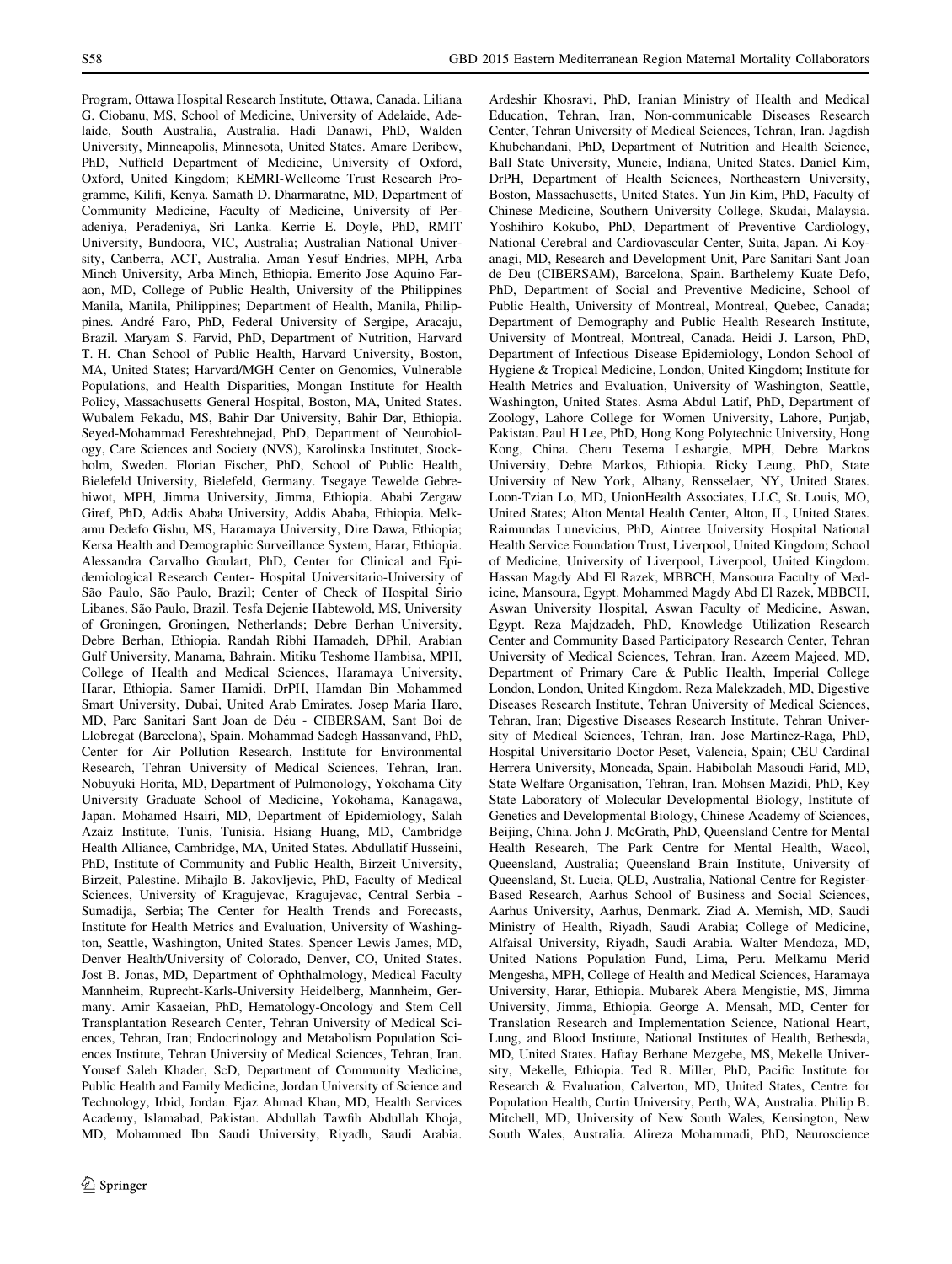Research Center, Baqiyatallah University of Medical Science, Tehran, Iran. Shafiu Mohammed, PhD, Health Systems and Policy Research Unit, Ahmadu Bello University, Zaria, Nigeria; Institute of Public Health, Heidelberg University, Heidelberg, Germany. Carla Makhlouf Obermeyer, DSc, Center for Research on Population and Health, Faculty of Health Sciences, American University of Beirut, Beirut, Lebanon. Felix Akpojene Ogbo, MPH, Centre for Health Research, Western Sydney University, Sydney, New South Wales, Australia. Elizabeth Palomares Castillo, PhD, Ministry of Health, Mexico City, Mexico City, Mexico; Universidad Nacional Autónoma de México (UNAM), Mexico City, Mexico City, Mexico. Christina Papachristou, PhD, Charité University Medicine Berlin, Berlin, Germany. Scott B. Patten, PhD, Department of Community Health Sciences, University of Calgary, Calgary, Alberta, Canada. George C. Patton, MD, Murdoch Childrens Research Institute, Department of Paediatrics, University of Melbourne, Melbourne, Victoria, Australia. David M Pereira, PhD, REQUIMTE/LAQV, Laboratório de Farmacognosia, Departamento de Química, Faculdade de Farmácia, Universidade do Porto, Porto, Portugal. Aslam Pervaiz, MHA, Postgraduate Medical Institute, Lahore, Pakistan. Michael Robert Phillips, MD, Shanghai Jiao Tong University School of Medicine, Shanghai, China; Emory University, Atlanta, Georgia, United States. Farshad Pourmalek, PhD, University of British Columbia, Vancouver, British Columbia, Canada Mostafa Qorbani, PhD, Non-communicable Diseases Research Center, Alborz University of Medical Sciences, Karaj, Iran. Amir Radfar, MD, A T Still University, Kirksville, MO, United States. Anwar Rafay, MS, Contech International Health Consultants, Lahore, Pakistan, Contech School of Public Health, Lahore, Pakistan. Vafa Rahimi-Movaghar, MD, Sina Trauma and Surgery Research Center, Tehran University of Medical Sciences, Tehran, Iran. Rajesh Kumar Rai, MPH, Society for Health and Demographic Surveillance, Suri, India. David Laith Rawaf, MD, WHO Collaborating Centre, Imperial College London, London, United Kingdom; North Hampshire Hospitals, Basingstroke, United Kingdom; University College London Hospitals, London, United Kingdom. Salman Rawaf, MD, Imperial College London, London, United Kingdom. Amany H. Refaat, PhD, Walden University, Minneapolis, MN, United States; Suez Canal University, Ismailia, Egypt. Satar Rezaei, PhD, School of Public Health, Kermanshah University of Medical Sciences, Kermanshah, Iran. Mohammad Sadegh Rezai, MD, Mazandaran University of Medical Sciences, Sari, Iran. Gholamreza Roshandel, PhD, Golestan Research Center of Gastroenterology and Hepatology, Golestan University of Medical Sciences, Gorgan, Iran; Digestive Diseases Research Institute, Tehran University of Medical Sciences, Tehran, Iran. Mahdi Safdarian, MD, Sina Trauma & Surgery Research Center, Tehran University of Medical Sciences, Tehran, Iran. Mahdi Safiabadi, MD, Student Research Committee, Baqiyatallah University of Medical Sciences, Tehran, Iran. Saeid Safiri, PhD, Managerial Epidemiology Research Center, Department of Public Health, School of Nursing and Midwifery, Maragheh University of Medical Sciences, Maragheh, Iran. Rajesh Sagar, MD, All India Institute of Medical Sciences, New Delhi, India. Mohammad Ali Sahraian, MD, MS Research Center, Neuroscience Institute, Tehran University of Medical Sciences, Tehran, Iran. Payman Salamati, MD, Sina Trauma and Surgery Research Center, Tehran University of Medical Sciences, Tehran, Iran. Abdallah M. Samy, PhD, Ain Shams University, Cairo, Egypt, Lawrence, Kansas, United States. Benn Sartorius, PhD, Public Health Medicine, School of Nursing and Public Health, University of KwaZulu-Natal, Durban, South Africa; UKZN Gastrointestinal Cancer Research Centre, South African Medical Research Council (SAMRC), Durban, South Africa. Mete I. Saylan, PhD, Bayer Turkey, Istanbul, Turkey. Soraya Seedat, PhD, Stellenbosch University, Cape Town, South Africa. Sadaf G. Sepanlou, PhD, Digestive Diseases Research Institute, Tehran University of Medical Sciences, Tehran, Iran. Masood Ali Shaikh, MD, Independent Consultant, Karachi, Pakistan. Morteza Shamsizadeh, MPH, Department of Medical Surgical Nursing, School of Nursing and Midwifery, Hamadan University of Medical Sciences, Hamadan, Iran. Diego Augusto Santos Silva, PhD, Federal University of Santa Catarina, Florianopolis, Brazil. Jasvinder A. Singh, MD, University of Alabama at Birmingham and Birmingham Veterans Affairs Medical Center, Birmingham, Alabama, United States. Badr H. A. Sobaih, MD, King Saud University, Riyadh, Saudi Arabia. Chandrashekhar T. Sreeramareddy, MD, Department of Community Medicine, International Medical University, Kuala Lumpur, Malaysia. Dan J. Stein, PhD, Department of Psychiatry, University of Cape Town, Cape Town, South Africa; South African Medical Research Council Unit on Anxiety & Stress Disorders, Cape Town, South Africa. Rizwan Suliankatchi Abdulkader, MD, Ministry of Health, Kingdom of Saudi Arabia, Riyadh, Saudi Arabia. Bryan L. Sykes, PhD, Departments of Criminology, Law & Society, Sociology, and Public Health, University of California, Irvine, Irvine, CA, United States. Rafael Tabarés-Seisdedos, PhD, Department of Medicine, University of Valencia, INCLIVA Health Research Institute and CIBERSAM, Valencia, Spain. Muawiyyah Sufiyan, MD, Ahmadu Bello University, Zaria, Nigeria. Karen M. Tabb, PhD, School of Social Work, University of Illinois at Urbana-Champaign, Champaign, Illinois, United States. Arash Tehrani-Banihashemi, PhD, Preventive Medicine and Public Health Research Center, Iran University of Medical Sciences, Tehran, Iran. Mohamad-Hani Temsah, MD, King Saud University, Riyadh, Saudi Arabia. Abdullah Sulieman Terkawi, MD, Department of Anesthesiology, University of Virginia, Charlottesville, VA, United States; Department of Anesthesiology, King Fahad Medical City, Riyadh, Saudi Arabia, Outcomes Research Consortium, Cleveland Clinic, Cleveland, OH, United States. Roman Topor-Madry, PhD, Institute of Public Health, Faculty of Health Sciences, Jagiellonian University Medical College, Kraków, Poland; Faculty of Health Sciences, Wroclaw Medical University, Wroclaw, Poland. Kingsley Nnanna Ukwaja, MD, Department of Internal Medicine, Federal Teaching Hospital, Abakaliki, Nigeria. Olalekan A. Uthman, PhD, Warwick Medical School, University of Warwick, Coventry, United Kingdom. Stein Emil Vollset, DrPH, Center for Disease Burden, Norwegian Institute of Public Health, Bergen, Norway; Department of Global Public Health and Primary Care, University of Bergen, Bergen, Norway, Institute for Health Metrics and Evaluation, University of Washington, Seattle, Washington, United States. Tolassa Wakayo, MS, Jimma University, Jimma, Ethiopia. Yuan-Pang Wang, PhD, University of São Paulo Medical School, São Paulo, Brazil. Andrea Werdecker, PhD, Competence Center Mortality-Follow-Up of the German National Cohort, Federal Institute for Population Research, Wiesbaden, Germany. Ronny Westerman, PhD, Federal Institute for Population Research, Wiesbaden, Germany; German National Cohort Consortium, Heidelberg, Germany. Abdulhalik Workicho, MPH, Jimma University, Jimma, Ethiopia; Ghent University, Ghent, Belgium. Mohsen Yaghoubi, MSc, School of Public Health, University of Saskatchewan, Saskatoon, Saskatchewan, Canada. Hassen Hamid Yimam, MPH, Mizan Tepi University, Mizan Teferi, Ethiopia. Naohiro Yonemoto, MPH, Department of Biostatistics, School of Public Health, Kyoto University, Kyoto, Japan. Mustafa Z Younis, DrPH, Jackson State University, Jackson, MS, United States. Chuanhua Yu, PhD, Department of Epidemiology and Biostatistics, School of Public Health, Wuhan University, Wuhan, China, Global Health Institute, Wuhan University, Wuhan, China. Maysaa El Sayed Zaki, PhD, Faculty of Medicine, Mansoura University, Mansoura, Egypt. Aisha O. Jumaan, PhD, Independent Consultant, Seattle, Washington, United States. Theo Vos, PhD, Institute for Health Metrics and Evaluation, University of Washington, Seattle, Washington, United States. Simon I. Hay, DSc, Oxford Big Data Institute, Li Ka Shing Centre for Health Information and Discovery, University of Oxford, Oxford, United Kingdom; Institute for Health Metrics and Evaluation, University of Washington, Seattle, Washington, United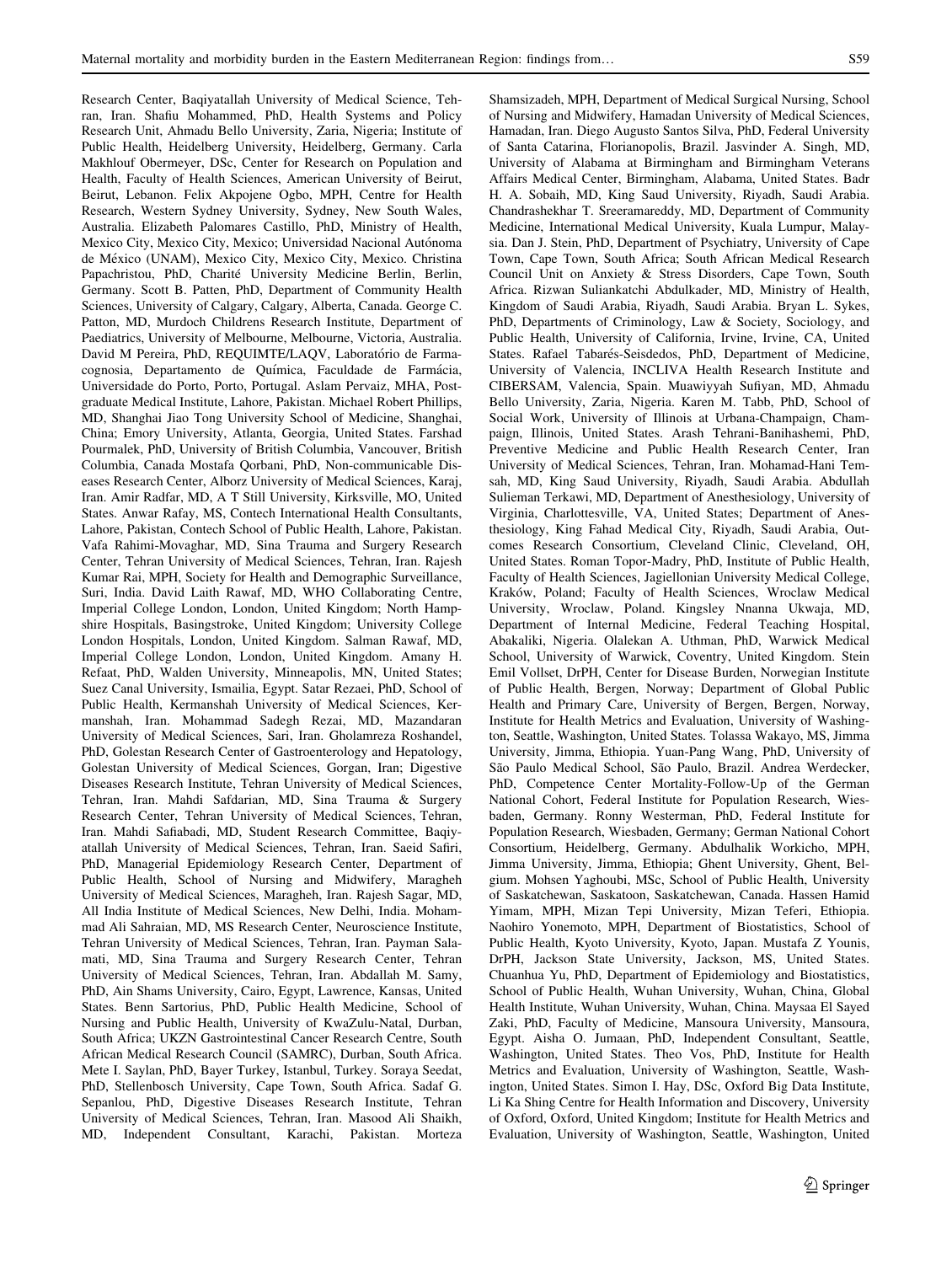<span id="page-13-0"></span>States. Mohsen Naghavi, PhD, Institute for Health Metrics and Evaluation, University of Washington, Seattle, Washington, United States. Nicholas J. Kassebaum, MD, Institute for Health Metrics and Evaluation, University of Washington, Seattle, Washington, United States; Department of Anesthesiology & Pain Medicine, Seattle Children's Hospital, Seattle, Washington, United States. Christopher J. L. Murray, DPhil, Institute for Health Metrics and Evaluation, University of Washington, Seattle, Washington, United States.

#### Compliance with ethical standards

This manuscript reflects original work that has not previously been published in whole or in part and is not under consideration elsewhere. All authors have read the manuscript and have agreed that the work is ready for submission and accept responsibility for its contents.The authors of this paper have complied with all ethical standards and do not have any conflicts of interest to disclose at the time of submission. The funding source played no role in the design of the study, the analysis and interpretation of data, and the writing of the paper. The study did not involve human participants and/or animals; therefore, no informed consent was needed.

Funding This research was funded by the Bill & Melinda Gates Foundation.

Conflict of interest The authors declare that they have no conflicts of interest at this time.

Open Access This article is distributed under the terms of the Creative Commons Attribution 4.0 International License ([http://crea](http://creativecommons.org/licenses/by/4.0/) [tivecommons.org/licenses/by/4.0/\)](http://creativecommons.org/licenses/by/4.0/), which permits unrestricted use, distribution, and reproduction in any medium, provided you give appropriate credit to the original author(s) and the source, provide a link to the Creative Commons license, and indicate if changes were made.

#### References

- Abouzahir C, Wardlaw T (2001) Maternal mortality at the end of a decade: signs of progress? Bull World Health Org 79:561–573
- Alvarez JL, Gil R, Hernández V, Gil A (2009) Factors associated with maternal mortality in Sub-Saharan Africa: an ecological study. BMC Public Health 9:462. doi[:10.1186/1471-2458-9-462](https://doi.org/10.1186/1471-2458-9-462)
- Bayati M, Akbarian R, Kavosi Z (2013) Determinants of life expectancy in eastern mediterranean region: a health production function. Int J Health Policy Manag 1:57–61. doi:[10.15171/](https://doi.org/10.15171/ijhpm.2013.09) [ijhpm.2013.09](https://doi.org/10.15171/ijhpm.2013.09)
- Buor D, Bream K (2004) An analysis of the determinants of maternal mortality in sub-Saharan Africa. J Womens Health 13:926–938. doi[:10.1089/jwh.2004.13.926](https://doi.org/10.1089/jwh.2004.13.926)
- Campbell OMR, Graham WJ, Lancet Maternal Survival Series steering group (2006) Strategies for reducing maternal mortality: getting on with what works. Lancet Lond Engl 368:1284–1299. doi[:10.1016/S0140-6736\(06\)69381-1](https://doi.org/10.1016/S0140-6736(06)69381-1)
- Hertz E, Hebert JR, Landon J (1994) Social and environmental factors and life expectancy, infant mortality, and maternal mortality rates: results of a cross-national comparison. Soc Sci Med 39:105–114. doi:[10.1016/0277-9536\(94\)90170-8](https://doi.org/10.1016/0277-9536(94)90170-8)
- Homaie Rad E, Vahedi S, Teimourizad A et al (2013) Comparison of the effects of public and private health expenditures on the health status: a panel data analysis in eastern mediterranean countries. Int J Health Policy Manag 1:163–167. doi:[10.15171/ijhpm.2013.](https://doi.org/10.15171/ijhpm.2013.29) [29](https://doi.org/10.15171/ijhpm.2013.29)
- Institute for Health Metrics and Evaluation (2016) Global health data exchange | GHDx. <http://ghdx.healthdata.org/>. Accessed 1 June 2017
- Institute for Health Metrics and Evaluation (2017) Global burden of disease data visualization. [https://vizhub.healthdata.org/gbd-com](https://vizhub.healthdata.org/gbd-compare/) [pare/](https://vizhub.healthdata.org/gbd-compare/). Accessed 13 July 2017
- Kassebaum NJ, Bertozzi-Villa A, Coggeshall MS et al (2014) Global, regional, and national levels and causes of maternal mortality during 1990–2013: a systematic analysis for the Global Burden of Disease Study 2013. Lancet 384:980–1004. doi[:10.1016/](https://doi.org/10.1016/S0140-6736(14)60696-6) [S0140-6736\(14\)60696-6](https://doi.org/10.1016/S0140-6736(14)60696-6)
- Kassebaum NJ, Arora M, Barber RM et al (2016a) Global, regional, and national disability-adjusted life-years (DALYs) for 315 diseases and injuries and healthy life expectancy (HALE), 1990–2015: a systematic analysis for the Global Burden of Disease Study 2015. Lancet 388:1603–1658. doi[:10.1016/](https://doi.org/10.1016/S0140-6736(16)31460-X) [S0140-6736\(16\)31460-X](https://doi.org/10.1016/S0140-6736(16)31460-X)
- Kassebaum NJ, Barber RM, Bhutta ZA et al (2016b) Global, regional, and national levels of maternal mortality, 1990–2015: a systematic analysis for the Global Burden of Disease Study 2015. Lancet 388:1775–1812. doi:[10.1016/S0140-6736\(16\)31470-2](https://doi.org/10.1016/S0140-6736(16)31470-2)
- Liang J, Zhu J, Dai L et al (2010) Maternal mortality in China, 1996–2005. Int J Gynecol Obstet 110:93–96. doi[:10.1016/j.ijgo.](https://doi.org/10.1016/j.ijgo.2010.03.013) [2010.03.013](https://doi.org/10.1016/j.ijgo.2010.03.013)
- Lim SS, Dandona L, Hoisington JA et al (2010) India's Janani Suraksha Yojana, a conditional cash transfer programme to increase births in health facilities: an impact evaluation. Lancet 375:2009–2023. doi:[10.1016/S0140-6736\(10\)60744-1](https://doi.org/10.1016/S0140-6736(10)60744-1)
- Midhet F, Becker S, Berendes HW (1998) Contextual determinants of maternal mortality in rural Pakistan. Soc Sci Med 46:1587–1598
- Mokdad AH, Forouzanfar MH, Daoud F et al (2016) Health in times of uncertainty in the eastern Mediterranean region, 1990–2013: a systematic analysis for the Global Burden of Disease Study 2013. Lancet Glob Health 4:e704–713. doi:[10.1016/S2214-](https://doi.org/10.1016/S2214-109X(16)30168-1) [109X\(16\)30168-1](https://doi.org/10.1016/S2214-109X(16)30168-1)
- Muldoon KA, Galway LP, Nakajima M et al (2011) Health system determinants of infant, child and maternal mortality: a crosssectional study of UN member countries. Glob Health 7:42. doi[:10.1186/1744-8603-7-42](https://doi.org/10.1186/1744-8603-7-42)
- Peterson HB, Haidar J, Merialdi M et al (2012) Preventing maternal and newborn deaths globally: using innovation and science to address challenges in implementing life-saving interventions. Obstet Gynecol 120:636–642. doi[:10.1097/AOG.0b013e3182632cc1](https://doi.org/10.1097/AOG.0b013e3182632cc1)
- Randive B, San Sebastian M, De Costa A, Lindholm L (2014) Inequalities in institutional delivery uptake and maternal mortality reduction in the context of cash incentive program, Janani Suraksha Yojana: results from nine states in India. Soc Sci Med 123:1–6. doi[:10.1016/j.socscimed.2014.10.042](https://doi.org/10.1016/j.socscimed.2014.10.042)
- Ribeiro PS, Jacobsen KH, Mathers CD, Garcia-Moreno C (2008) Priorities for women's health from the Global Burden of Disease study. Int J Gynaecol Obstet Off Organ Int Fed Gynaecol Obstet 102:82–90. doi:[10.1016/j.ijgo.2008.01.025](https://doi.org/10.1016/j.ijgo.2008.01.025)
- Ronsmans C, Graham WJ (2006) Maternal mortality: who, when, where, and why. Lancet 368:1189–1200. doi:[10.1016/S0140-](https://doi.org/10.1016/S0140-6736(06)69380-X) [6736\(06\)69380-X](https://doi.org/10.1016/S0140-6736(06)69380-X)
- Rowe AK, de Savigny D, Lanata CF, Victora CG (2005) How can we achieve and maintain high-quality performance of health workers in low-resource settings? Lancet Lond Engl 366:1026–1035. doi[:10.1016/S0140-6736\(05\)67028-6](https://doi.org/10.1016/S0140-6736(05)67028-6)
- Thaddeus S, Maine D (1994) Too far to walk: maternal mortality in context. Soc Sci Med 38:1091–1110
- UNICEF (2016) Female genital mutilation/cutting: a global concern. [https://www.unicef.org/media/files/FGMC\\_2016\\_bro](https://www.unicef.org/media/files/FGMC_2016_brochure_final_UNICEF_SPREAD.pdf) [chure\\_final\\_UNICEF\\_SPREAD.pdf](https://www.unicef.org/media/files/FGMC_2016_brochure_final_UNICEF_SPREAD.pdf). Accessed 13 July 2017